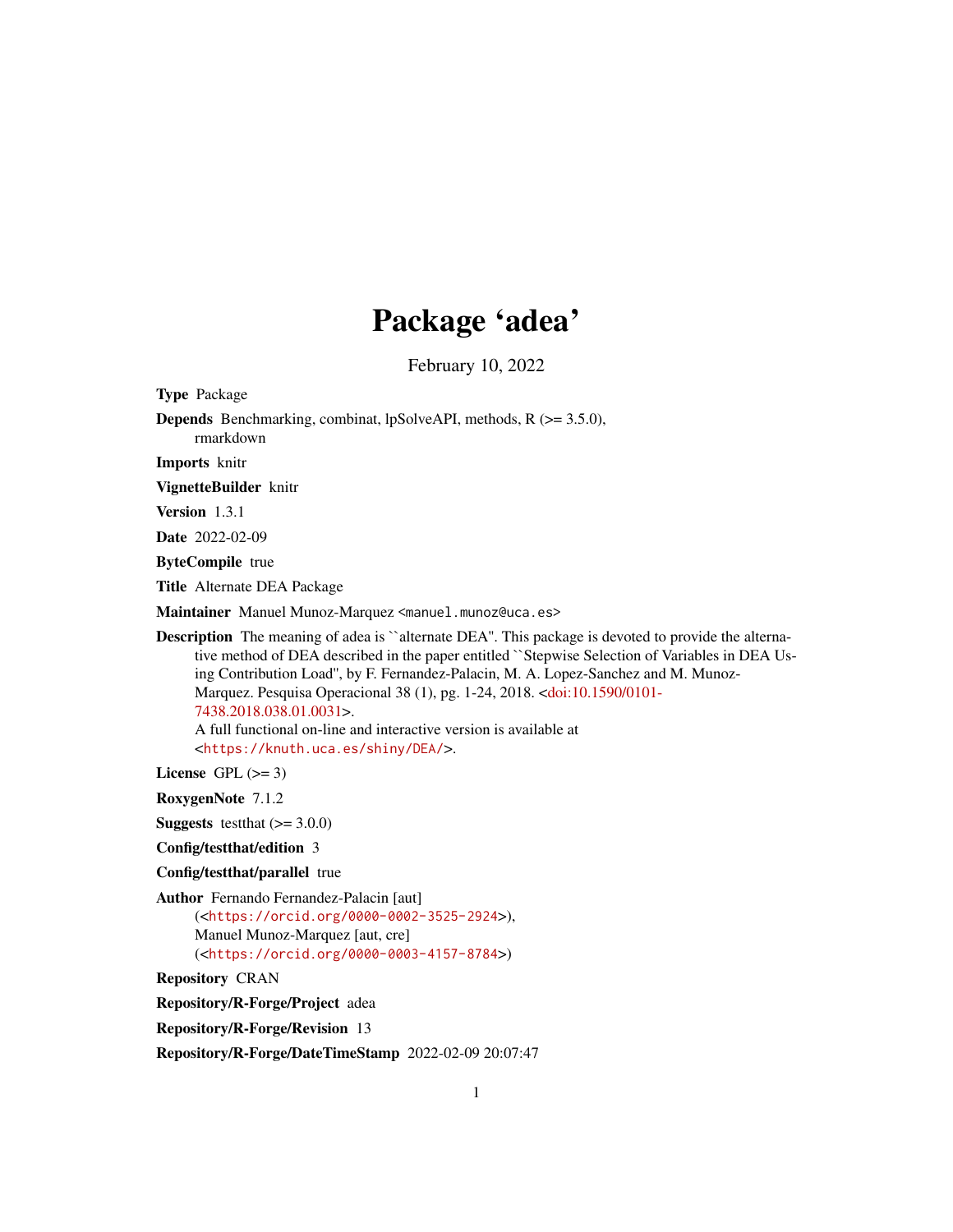<span id="page-1-0"></span>Date/Publication 2022-02-10 09:50:02 UTC

### NeedsCompilation no

## R topics documented:

|       |                                                                                                                   | $\overline{2}$ |
|-------|-------------------------------------------------------------------------------------------------------------------|----------------|
|       |                                                                                                                   | $\overline{4}$ |
|       |                                                                                                                   | 6              |
|       |                                                                                                                   | 8              |
|       |                                                                                                                   | 9              |
|       |                                                                                                                   | 11             |
|       |                                                                                                                   | 12             |
|       |                                                                                                                   | 14             |
|       | cardealers1                                                                                                       | 16             |
|       | cardealers <sub>2</sub>                                                                                           | 17             |
|       | cardealers3                                                                                                       | 17             |
|       |                                                                                                                   | 18             |
|       |                                                                                                                   | 19             |
|       |                                                                                                                   | 20             |
|       |                                                                                                                   | 21             |
|       |                                                                                                                   | 21             |
|       | print.adeaparametric $\ldots \ldots \ldots \ldots \ldots \ldots \ldots \ldots \ldots \ldots \ldots \ldots \ldots$ | 22             |
|       |                                                                                                                   | 22             |
|       | 23                                                                                                                |                |
|       |                                                                                                                   | 23             |
|       |                                                                                                                   | 24             |
|       | 25                                                                                                                |                |
|       |                                                                                                                   | 25             |
|       |                                                                                                                   | 26             |
|       |                                                                                                                   | 26             |
|       |                                                                                                                   | 27             |
|       |                                                                                                                   |                |
| Index |                                                                                                                   | 28             |

<span id="page-1-1"></span>adea-package *Data Envelopment Analysis: Variable Selection, Constrained ADEA and Leverage Units*

## Description

Package: adea

Version: 1.3.1

Date: 2022-02-09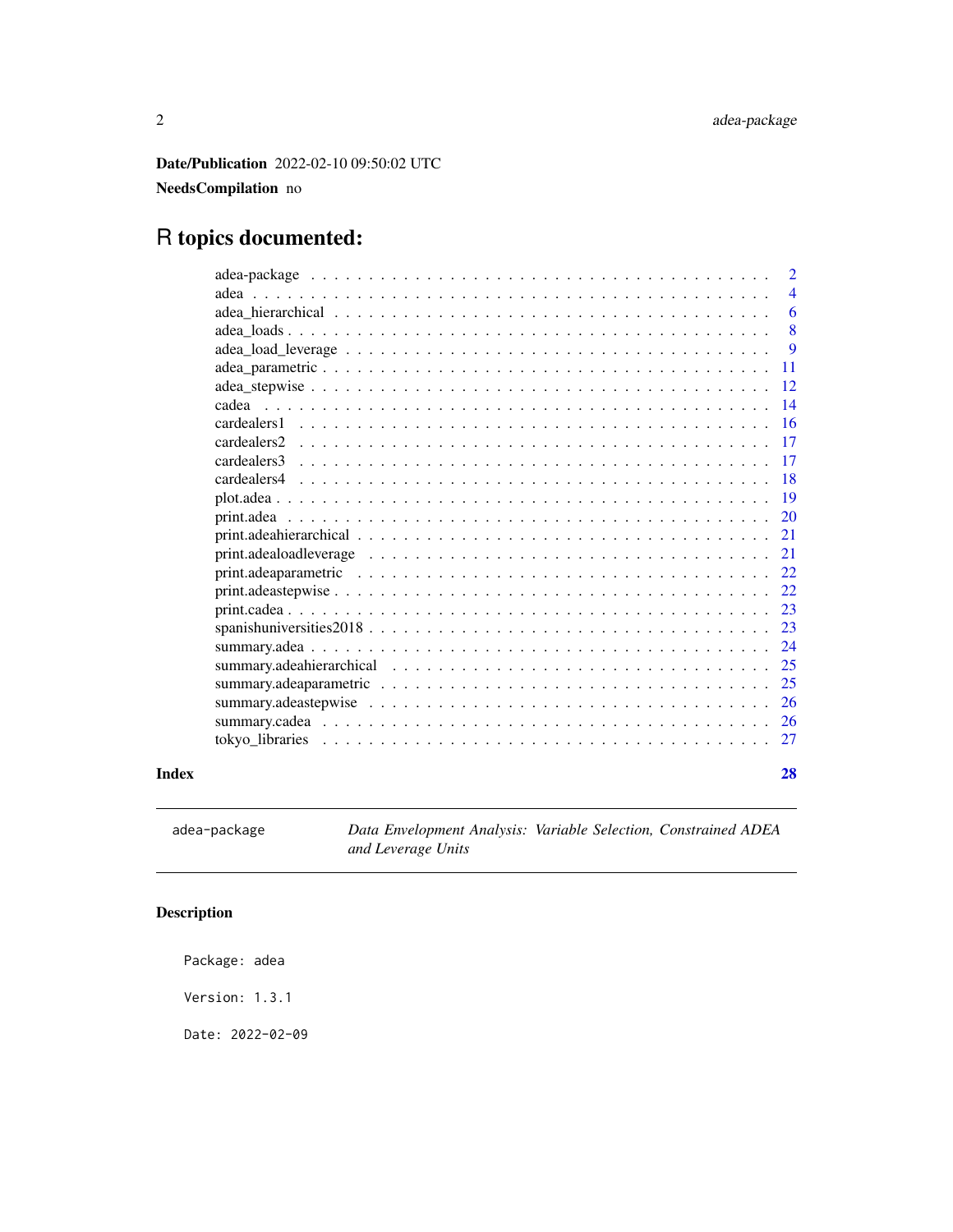#### adea-package 3

License: GPL (>= 3)

DEA, that means Data Envelopment Analysis, consider a set of DMUs (Decision Making Units) and computes an efficiency score for each DMU. Such score is defined as a weighted ratio between several inputs and outputs values for such DMU.

This package provides an implementation of the ADEA method for variable selection in DEA. ADEA methodology includes a new phase in the classical DEA analysis that measures the relative importance of each input and output variable. This above-mentioned measure is called load ratio or contribution. A load for the whole model is also defined. Using such measure, a procedure to select an optimised or relevant set of variables has been developed.

A variable load is a number between 0 and 1. Where 0 means that the contribution of that variable to the efficiency values is negligible. In an ideal case, each input or output variable will have a load of 1.

As it is usually done in DEA, these loads are computed as its maximum allowable value. Using alternative sets of weights, this procedure don't change efficiency scores. But because the sum of all of them is 1, when one variable increases its load, any other decrease in value. So only the lowest value of all loads has a real meaning. This lowest value can be taken as a significance measure of the entire model.

This measure, load, has two important properties that easy its interpretation:

- It has a bounded range from 0 to the number of input or output, and 1 as its ideal value.
- It is invariant by changes of scale.

ADEA analysis can be done measuring only input variables, in this case ADEA analysis has input load.orientation. output when only output variables are considered. And inoutput load.orientation when all variables in the model are taken into account.

The package is named after its main function. adea makes a DEA analysis using alternative optimal solution of the same programs that DEA uses to compute efficiency scores. For a detailed description of the maths behind the model, see the references.

The main functions that this package provides are:

- adea: It makes ADEA analysis giving, efficiency scores for each DMU, a set of weight, and a load for each input and output variable, and also model load.
- cadea: Constrained ADEA analysis to force that variable loads fall in a given range. The efficiencies scores will change in order to allow this.
- adea load average: Search for DMU's with higher impact on ADEA model.

#### Note

The package is ready for translations, so contributions with translated versions of po files will be very welcomed.

#### Author(s)

Fernando Fernandez-Palacin <fernando.fernandez@uca.es> and Manuel Munoz-Marquez <manuel.munoz@uca.es> Mantainer: Manuel Munoz-Marquez <manuel.munoz@uca.es>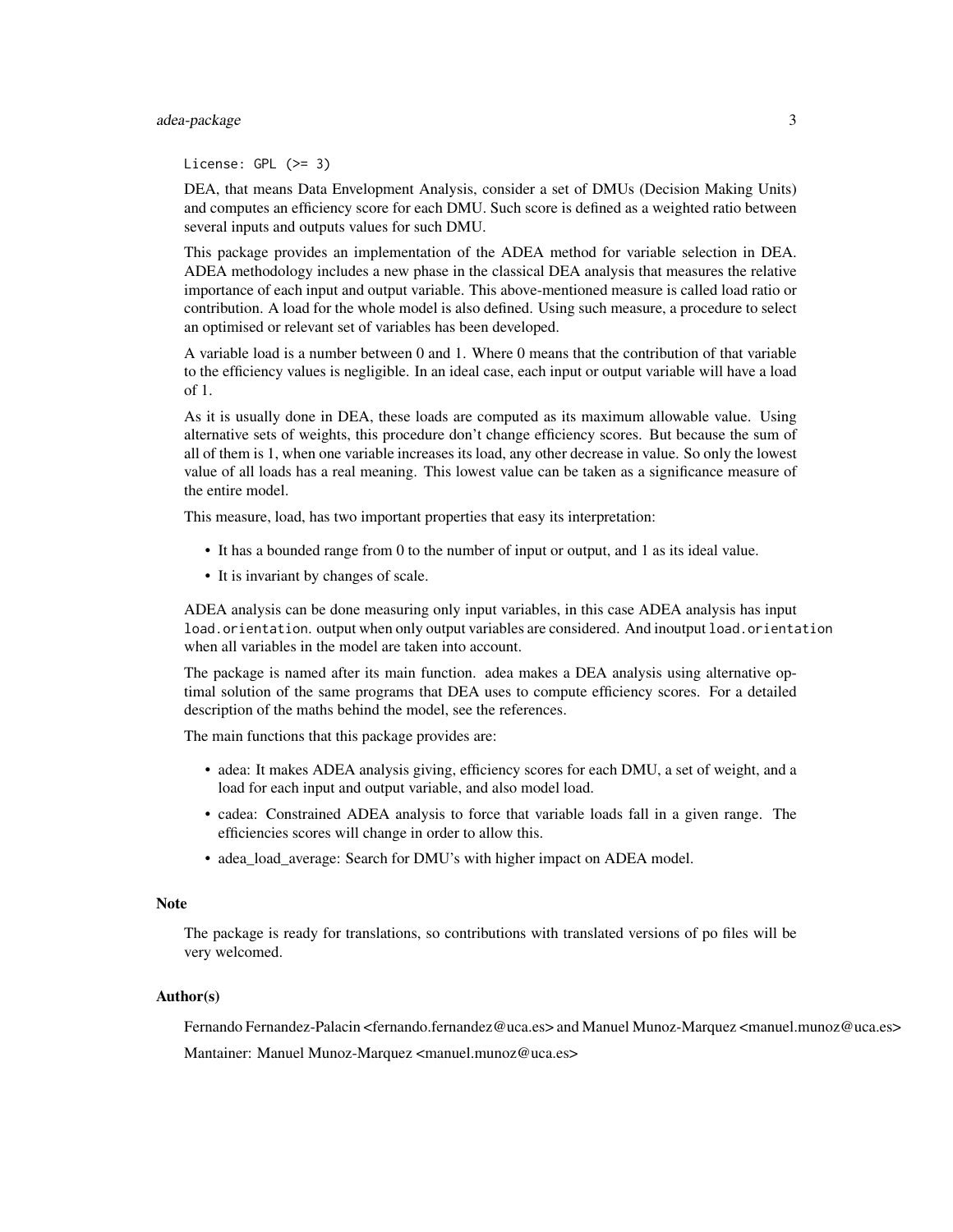#### <span id="page-3-0"></span>References

A new approach to the bi-dimensional representation of the DEA efficient frontier with multiple inputs and outputs. *Carlos A. Bana e Costa* and *Joao Carlos C. B. Soares de Mello* and *Lidia Angulo Meza*. European Journal of Operational Research, 255 (1), pg. 175-186, 2016, <DOI:10.1016/j.ejor.2016.05.012>.

Stepwise Selection of Variables in DEA Using Contribution Load. *F. Fernandez-Palacin*, *M. A. Lopez-Sanchez* and *M. Munoz-Marquez*. Pesquisa Operacional 38 (1), pg. 1-24, 2018. <DOI:10.1590/0101- 7438.2018.038.01.0000>.

Methodology for calculating critical values of relevance measures in variable selection methods in data envelopment analysis. *Jeyms Villanueva-Cantillo* and *Manuel Munoz-Marquez*. European Journal of Operational Research, 290 (2), pg. 657-670, 2021. <DOI:10.1016/j.ejor.2020.08.021>.

<span id="page-3-1"></span>adea *ADEA analysis to variable selection in DEA*

#### Description

ADEA analysis, computes a score for each DMU and load ratio for each variable.

#### Usage

```
adea(
  input,
 output,
 orientation = c("input", "output"),load.orientation = c("inoutput", "input", "output"),
  name = ",
  eff.tolerance = 0.001
)
```

| input            | A matrix or a data frame with the inputs of units to be evaluated, one row for<br>each DMU and one column for each input.                                                                                                                                                |  |
|------------------|--------------------------------------------------------------------------------------------------------------------------------------------------------------------------------------------------------------------------------------------------------------------------|--|
| output           | A matrix or a data frame with the outputs of units to be evaluated, one row for<br>each DMU and one column for each output.                                                                                                                                              |  |
| orientation      | Use "input" for input orientation or use "output" for output orientation in DEA<br>model.                                                                                                                                                                                |  |
| load.orientation |                                                                                                                                                                                                                                                                          |  |
|                  | It allows the selection of variables to be included in load analysis. Its default<br>value is "inoutput" which means that all input and all output variables will be<br>included. Use "input" or "output" to include only input or output variables in<br>load analysis. |  |
| name             | An optional descriptive name for the model. It will be shown in print and sum-<br>mary results.                                                                                                                                                                          |  |
| eff.tolerance    | A value between 0 and 1 to tolerance when considering a DMU as efficient in<br>reports.                                                                                                                                                                                  |  |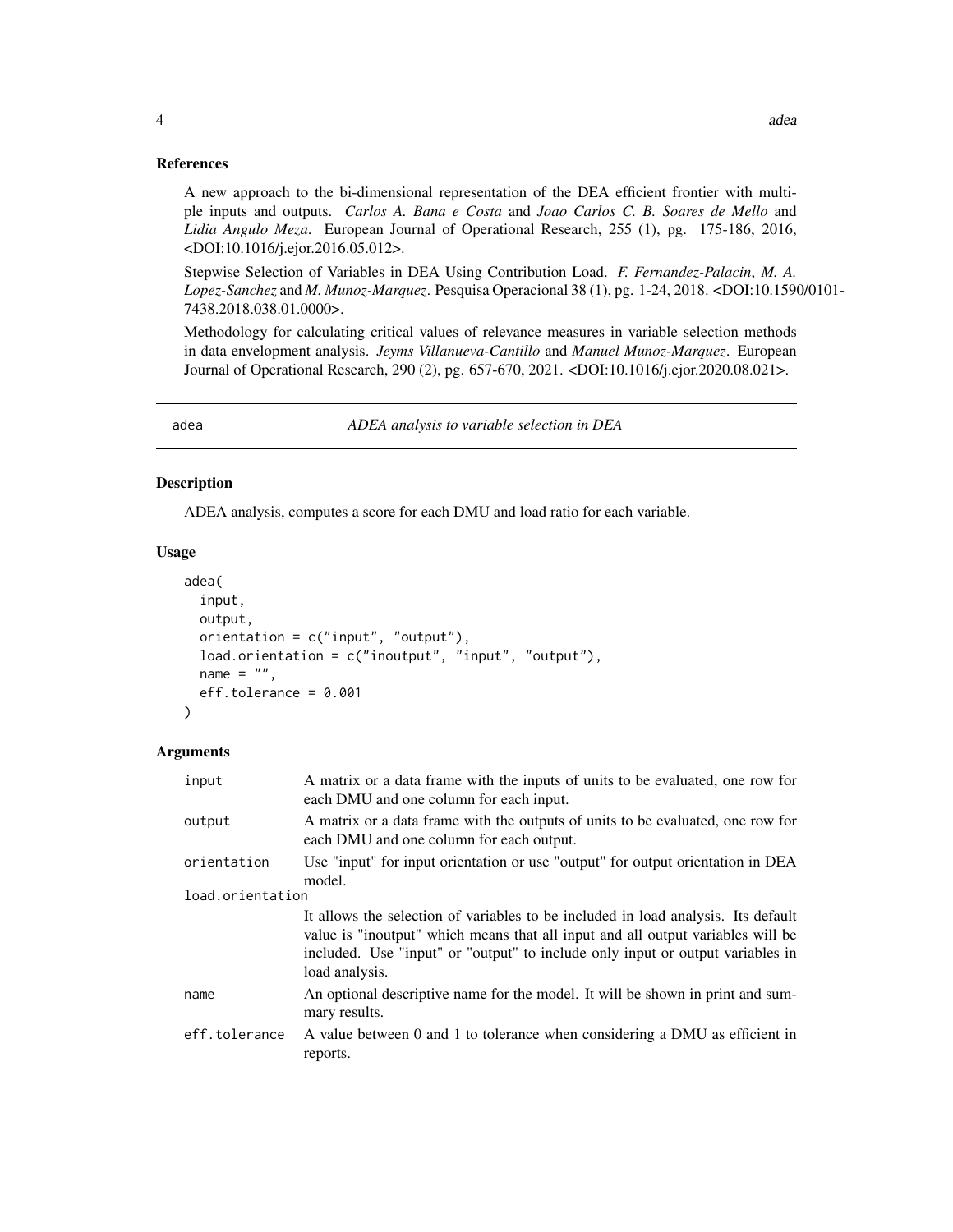## Details

This function computes an efficiency score for each DMU, the same as in standard DEA model.

Then a load ratio for each variable is computed searching two new set of weights while keeping DMU's scores.

The load ratio of a variable is a number between 0 and 1. Where 0 means that the contribution of that variable to the efficiency computations is negligible. In an ideal case, each input or output variable will have a load of 1 divide by the number of them.

As it is usually done in DEA this load ratio has been computed as its maximum allowable value. But because the sum of all of them is 1, when one increases its load ratio any other decreases its value. So only the lowest value of all load ratios, this is load model, has a real meaning. This lowest value can be taken as a significance measure of the entire model.

#### Value

The function return an adea class object with the following named members:

- eff is a vector with DMU's scores
- neff is the number of efficient DMU with eff.tolerance. It means DMUs with efficiencies between 1 - eff.tolerance and 1 + eff.tolerance.
- load.orientation is the load orientation, one of 'input', 'output' or 'inoutput'. The last is the default value.
- name: A label of the model
- orientation: DEA model orientation 'input' or 'output'
- ux: A set of weights for inputs
- vy: A set of weights for output
- load: A list with all information about loads:
	- ratios\$input: A vector with load ratios of input variables
	- ratios\$output: A vector with load ratios of output variables
	- load: The lowest load ratio, which is the load of the ADEA model
	- lp: A pointer to the linear programming program of the model. Mainly for research purpose
	- iinput: A vector of index of inputs that almost reach the load level
	- ioutput: A vector of index of outputs that almost reach the load level
	- vinput: Standardized virtual input dividing by the sum of the weights, see [Costa2006] in [adea-package](#page-1-1).
	- voutput: Standardized virtual output dividing by the sum of the weights, see [Costa2006] in [adea-package](#page-1-1).

#### See Also

[adea-package](#page-1-1).

adea  $5\,$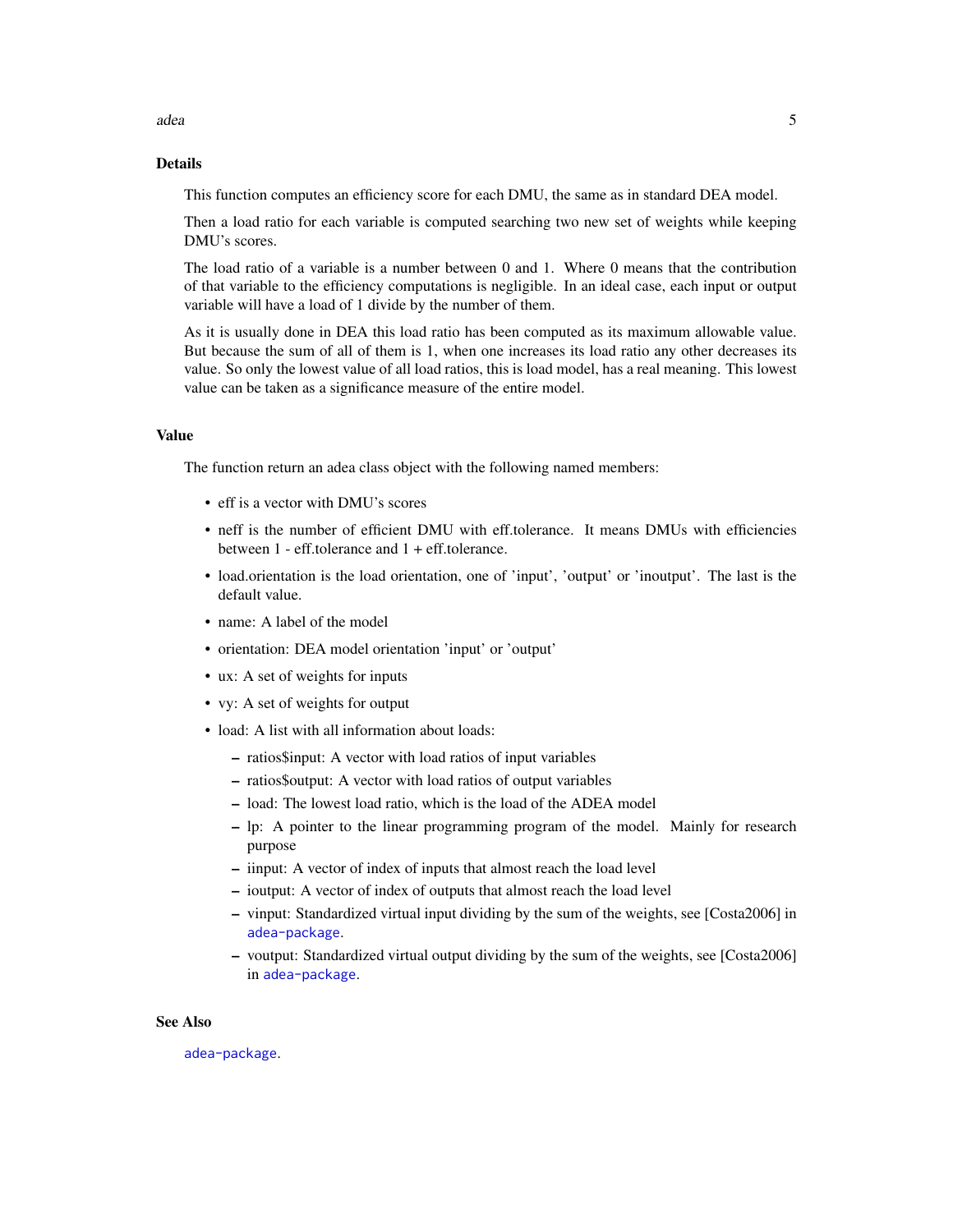#### Examples

```
data('cardealers4')
input <- cardealers4[, 1:2]
output <- cardealers4[, 3:4]
# Compute adea model
model <- adea(input, output)
model
# Dealer A Dealer B Dealer C Dealer D Dealer E Dealer F
# 0.9915929 1.0000000 0.8928571 0.8653846 1.0000000 0.6515044
# Get model's load
model$load$load
# [1] 0.6666667
# Get model's load ratios
model$load$ratios
# $input
# Employees Depreciation
# 0.6666667 1.3333333
# $output
# CarsSold WorkOrders
# 1.2663476 0.7336524
```
<span id="page-5-1"></span>adea\_hierarchical *Selection of an optimal subset of variables for DEA analysis*

#### Description

The function returns a list of DEA models dropping one variable in each step following ADEA methodology.

#### Usage

```
adea_hierarchical(
  input,
  output,
 orientation = c("input", "output"),
  load.orientation = c("inoutput", "input", "output"),
  name = ".
 direction = c("backward", "backward/input", "backward/output"),
  verbose = 0\lambda
```
#### Arguments

input A matrix or a data frame with the inputs of units to be evaluated, one row for each DMU and one column for each input.

<span id="page-5-0"></span>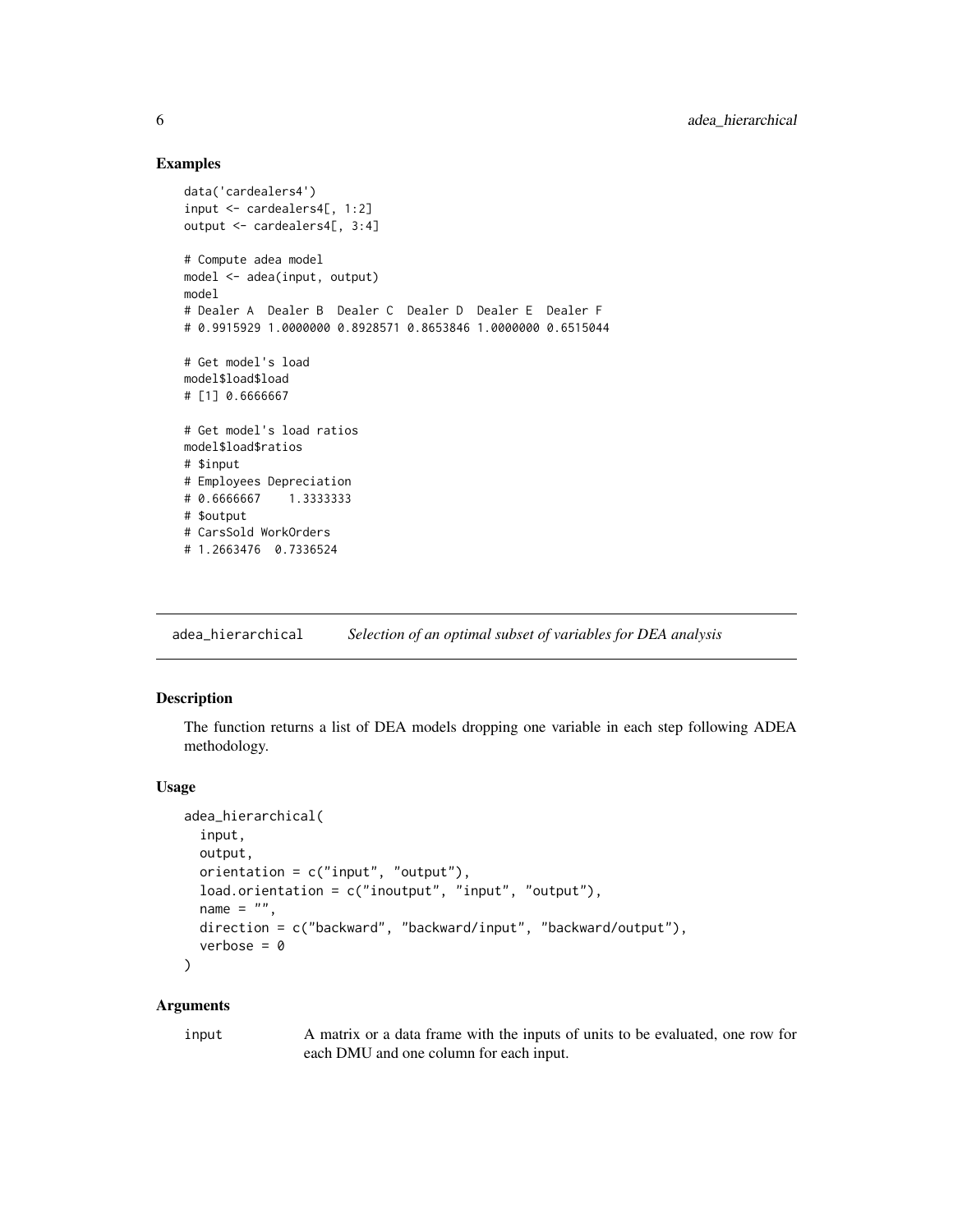<span id="page-6-0"></span>

| output           | A matrix or a data frame with the outputs of units to be evaluated, one row for<br>each DMU and one column for each output.                                                                                                                                              |  |
|------------------|--------------------------------------------------------------------------------------------------------------------------------------------------------------------------------------------------------------------------------------------------------------------------|--|
| orientation      | Use "input" for input orientation or use "output" for output orientation in DEA<br>model.                                                                                                                                                                                |  |
| load.orientation |                                                                                                                                                                                                                                                                          |  |
|                  | It allows the selection of variables to be included in load analysis. Its default<br>value is "inoutput" which means that all input and all output variables will be<br>included. Use "input" or "output" to include only input or output variables in<br>load analysis. |  |
| name             | An optional descriptive name for the model. It will be shown in print and sum-<br>mary results.                                                                                                                                                                          |  |
| direction        | The direction in which the variables go in and out of the model. Until now, only<br>backward option is implemented.                                                                                                                                                      |  |
| verbose          | Use 0 for minimal output, only final model. 1 or more to get detailed information<br>of each step. This option affects only to printed output but not the result.                                                                                                        |  |

#### Details

This procedure provides a list of all DEA models for all nested sets of variables.

In each model, the variable with lower value of load is dropped. In this case, the load of a new model can be lower than a previous one.

See examples for more details.

#### Value

A list with all computed models. So, you can retrieve each model individually.

#### See Also

[adea\\_parametric](#page-10-1)

#### Examples

```
# Read data
data('cardealers4')
input <- cardealers4[, 1:2]
output <- cardealers4[, 3:4]
# Compute all dea models in hierarchical way
adea_hierarchical(input, output)
# Load #Efficient Factors #Inputs #Outputs Inputs Outputs
# 4 0.6666667 2 4 2 2 Employees, Depreciation CarsSold, WorkOrders
# 3 0.9575672 2 3 1 2 Depreciation CarsSold, WorkOrders
# 2 1.0000000 1 2 1 1 Depreciation CarsSold
# Compute again and store result in sol.ah
sol.ah <- adea_hierarchical(input, output)
# Summary the model with 3 variables
```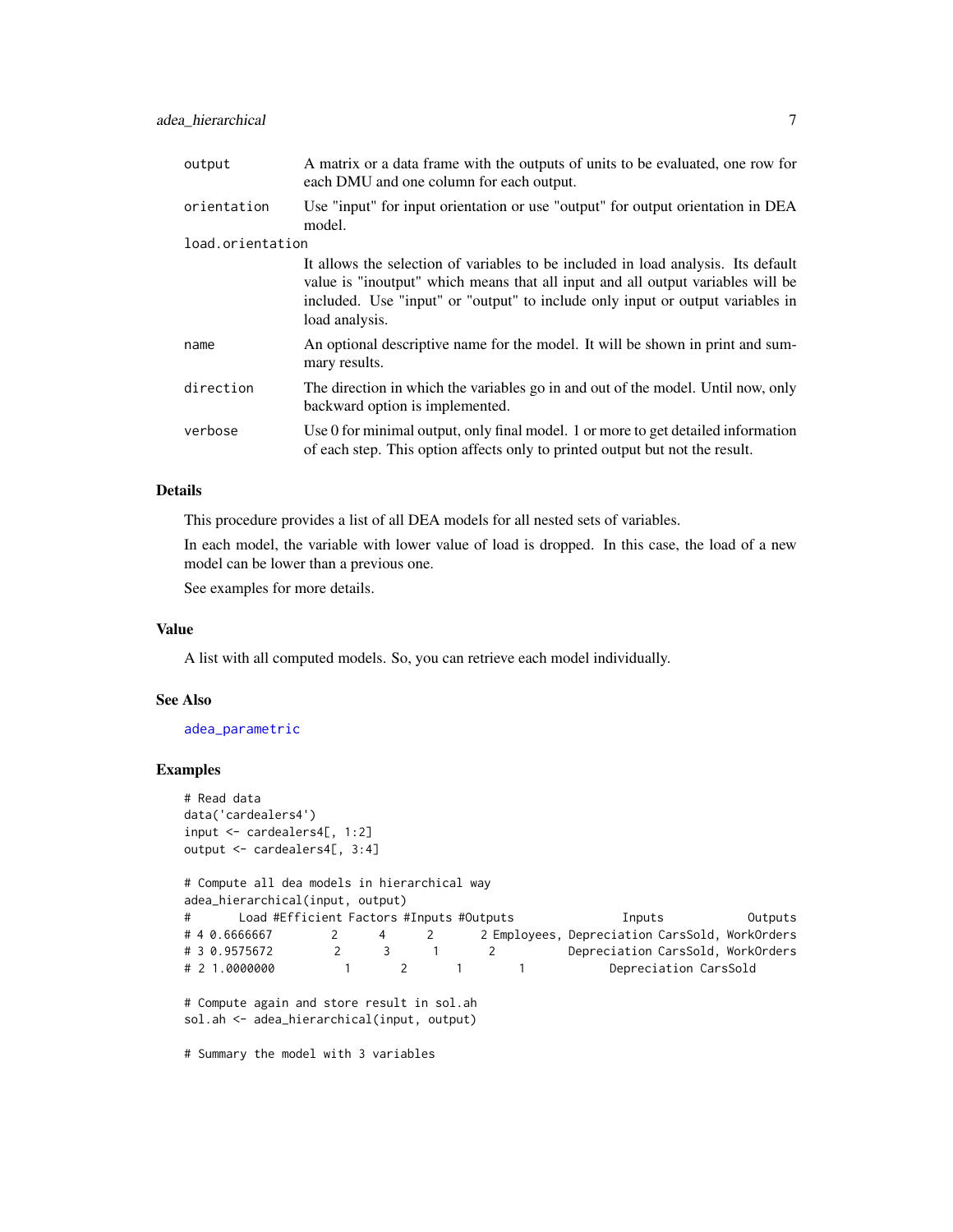```
summary(sol.ah$models[[3]])
# Model name:
# Orientation is input
# Inputs: Depreciation
# Outputs: CarsSold WorkOrders
# Load: 0.9575672
# Input loads: 1
# Output loads: 1.042433 0.9575672
# Summary of efficiencies:
# Mean sd Min. 1st Qu. Median 3rd Qu. Max.
# 0.9002232 0.1351949 0.6515044 0.8722527 0.9422250 0.9978982 1.0000000
# Efficiencies:
# Dealer A Dealer B Dealer C Dealer D Dealer E Dealer F
# 0.9915929 1.0000000 0.8928571 0.8653846 1.0000000 0.6515044
# Get efficiencies for the model with 3 variables
sol.ah$models[[3]]$eff
# Dealer A Dealer B Dealer C Dealer D Dealer E Dealer F
# 0.9915929 1.0000000 0.8928571 0.8653846 1.0000000 0.6515044
```
adea\_loads *Compute the variables load ratios in DEA*

#### Description

For the given input, output and two sets of weights, the function computes the loads of each variable for such values.

#### Usage

```
adea_loads(
  input,
  output,
  ux,
  vy,
  load.orientation = c("inoutput", "input", "output", "output"))
```

| input     | A matrix or a data frame with the inputs of units to be evaluated, one row for<br>each DMU and one column for each input.   |
|-----------|-----------------------------------------------------------------------------------------------------------------------------|
| output    | A matrix or a data frame with the outputs of units to be evaluated, one row for<br>each DMU and one column for each output. |
| <b>UX</b> | A matrix of weights for DMUs and input variables.                                                                           |
| vy        | A matrix of weights for DMUs and output variables.                                                                          |

<span id="page-7-0"></span>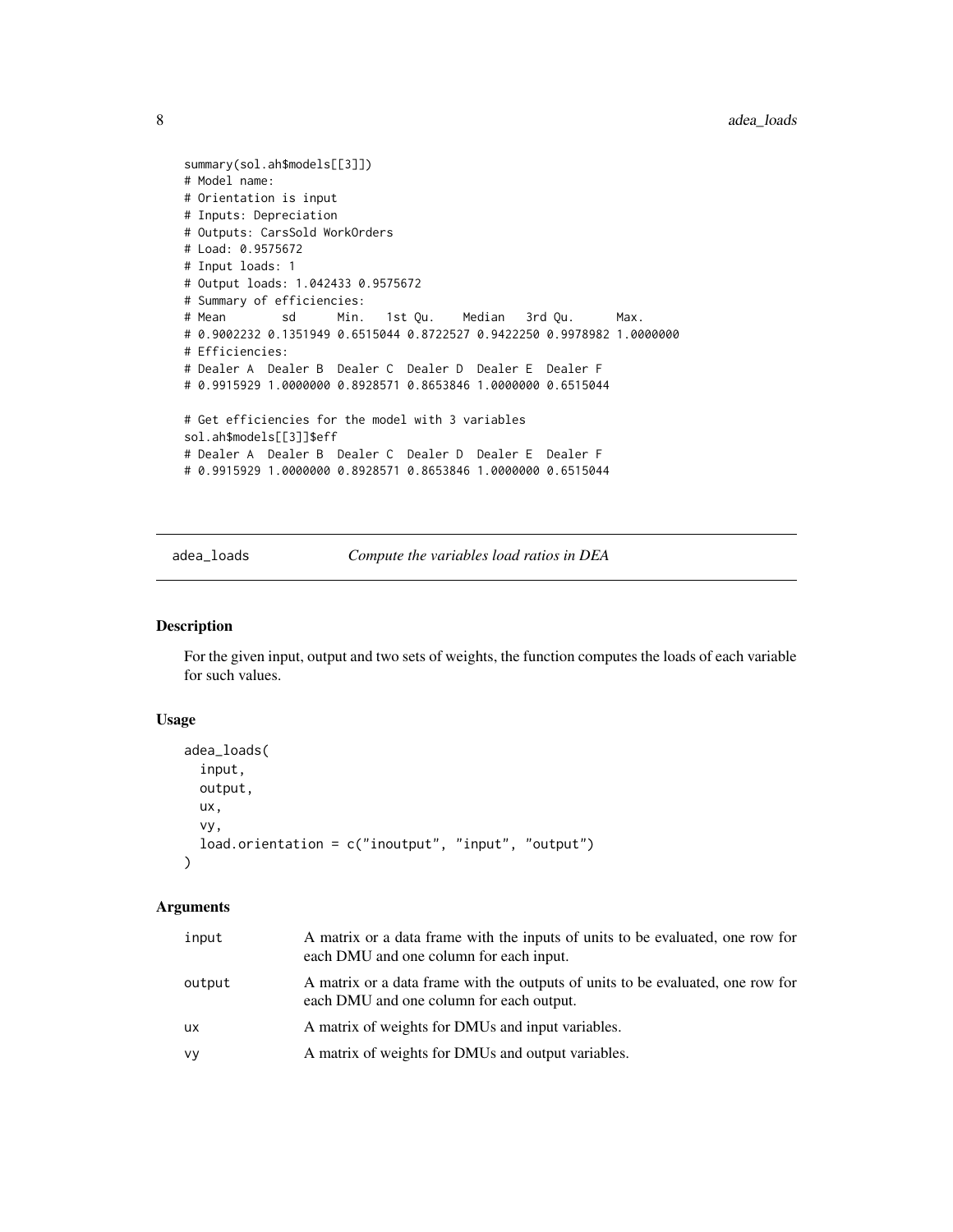<span id="page-8-0"></span>load.orientation

It allows the selection of variables to be included in load analysis. Its default value is "inoutput" which means that all input and all output variables will be included. Use "input" or "output" to include only input or output variables in load analysis.

#### Details

In DEA analysis, even when the efficiency scores remain constants, there are a great level of freedom to select the sets of weights for input and output variables.

Not all those sets of weights attaches the same importance to the variables. This function allows to compute the load of each variable for the given weights in order to compare different sets of weights for the same efficiencies scores. Also compute load.levels which are the minimum value of such loads.

Take into account that different sets of weights means different ways to model the efficiency.

This function does not solve any model, only if ux and vy are the optimal values for the adea model, this function provides the load-levels as described in the theoretical adea model.

#### Value

Loads ratios and load for input and output variables

#### Examples

```
# Load data
data('cardealers4')
# Define input and output
input <- cardealers4[, 1:2]
output <- cardealers4[, 3:4]
# Make dea analysis
model <- dea(input, output, RTS = 'crs', DUAL = TRUE)
# Show results
model
# Compute loads for such weights
adea_loads(input, output, model$ux, model$vy)
```
adea\_load\_leverage *Search for leverage units (DMU's) with higher impact on load levels in DEA analysis*

#### **Description**

Search for leverage units (DMU's) with higher impact on load levels in DEA analysis.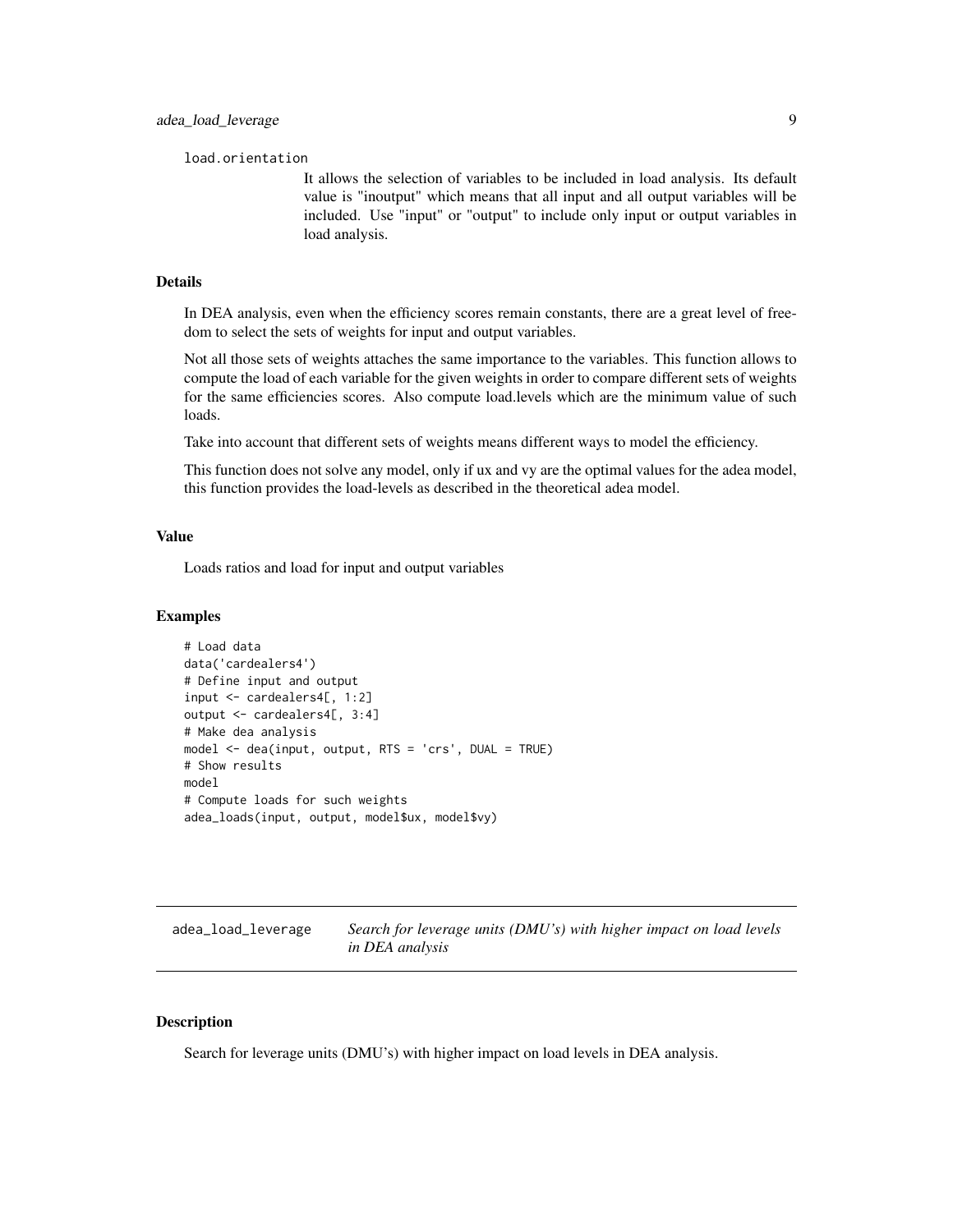### Usage

```
adea_load_leverage(
  input,
 output,
 orientation = c("input", "output"),
  load.orientation = c("inoutput", "input", "output"),
  load.diff = 0.05,
 ndel = 1,
  nmax = 0\mathcal{L}
```
#### Arguments

| input            | A matrix or a data frame with the inputs of units to be evaluated, one row for<br>each DMU and one column for each input.                                                                                                                                                |  |
|------------------|--------------------------------------------------------------------------------------------------------------------------------------------------------------------------------------------------------------------------------------------------------------------------|--|
| output           | A matrix or a data frame with the outputs of units to be evaluated, one row for<br>each DMU and one column for each output.                                                                                                                                              |  |
| orientation      | Use "input" for input orientation or use "output" for output orientation in DEA<br>model.                                                                                                                                                                                |  |
| load.orientation |                                                                                                                                                                                                                                                                          |  |
|                  | It allows the selection of variables to be included in load analysis. Its default<br>value is "inoutput" which means that all input and all output variables will be<br>included. Use "input" or "output" to include only input or output variables in<br>load analysis. |  |
| load.diff        | Minimum difference in load to consider a subset of DMUs as a leverage one                                                                                                                                                                                                |  |
| ndel             | Maximum number of units to drop out in each try.                                                                                                                                                                                                                         |  |
| nmax             | Maximum number of DMU sets to include in results. 0 for no limit.                                                                                                                                                                                                        |  |

#### Value

The indexes of units with higher impact on load levels.

#### Note

This function has to solve a large number of large linear programs that grows with DMUs. So computation time required may be very large, be patient.

#### Examples

```
data('cardealers4')
input <- cardealers4[, 1:2]
output <- cardealers4[, 3:4]
adea_load_leverage(input, output, ndel = 2)
```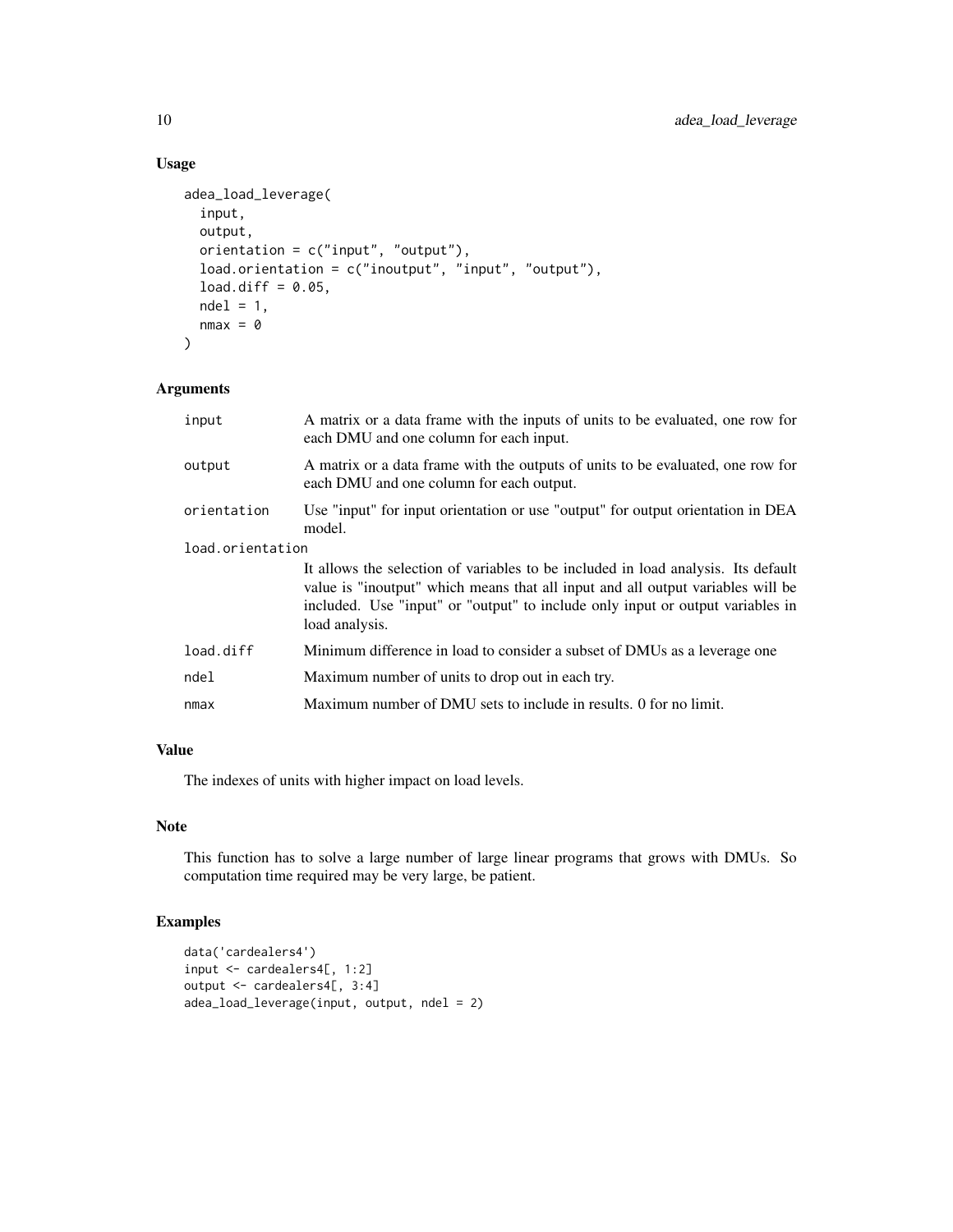<span id="page-10-1"></span><span id="page-10-0"></span>

#### **Description**

The function returns a list of DEA models removing at least one variable in each step, to get a sequence of models with increasing values of adea loads.

#### Usage

```
adea_parametric(
  input,
 output,
  orientation = c("input", "output"),
  load.orientation = c("inoutput", "input", "output"),
  name = ",
  direction = c("backward", "backward/input", "backward/output"),
  verbose = 0)
```
#### Arguments

| input            | A matrix or a data frame with the inputs of units to be evaluated, one row for<br>each DMU and one column for each input.                                                                                                                                                |  |
|------------------|--------------------------------------------------------------------------------------------------------------------------------------------------------------------------------------------------------------------------------------------------------------------------|--|
| output           | A matrix or a data frame with the outputs of units to be evaluated, one row for<br>each DMU and one column for each output.                                                                                                                                              |  |
| orientation      | Use "input" for input orientation or use "output" for output orientation in DEA<br>model.                                                                                                                                                                                |  |
| load.orientation |                                                                                                                                                                                                                                                                          |  |
|                  | It allows the selection of variables to be included in load analysis. Its default<br>value is "inoutput" which means that all input and all output variables will be<br>included. Use "input" or "output" to include only input or output variables in<br>load analysis. |  |
| name             | An optional descriptive name for the model. It will be shown in print and sum-<br>mary results.                                                                                                                                                                          |  |
| direction        | The direction in which the variables go in and out of the model. Until now, only<br>backward option is implemented.                                                                                                                                                      |  |
| verbose          | Use 0 for minimal output, only final model. 1 or more to get detailed information<br>of each step. This option affects only to printed output but not the result.                                                                                                        |  |

#### Details

This procedure provides a list of all DEA models for all different threshold for load values.

The models are sorted by increasing values of loads from initially given model to the one with one input and one output variable. Note that the load value for the model with one input and one output is 1. In each step at least one variable is dropped, but more than one can be dropped in each step. See example for more details.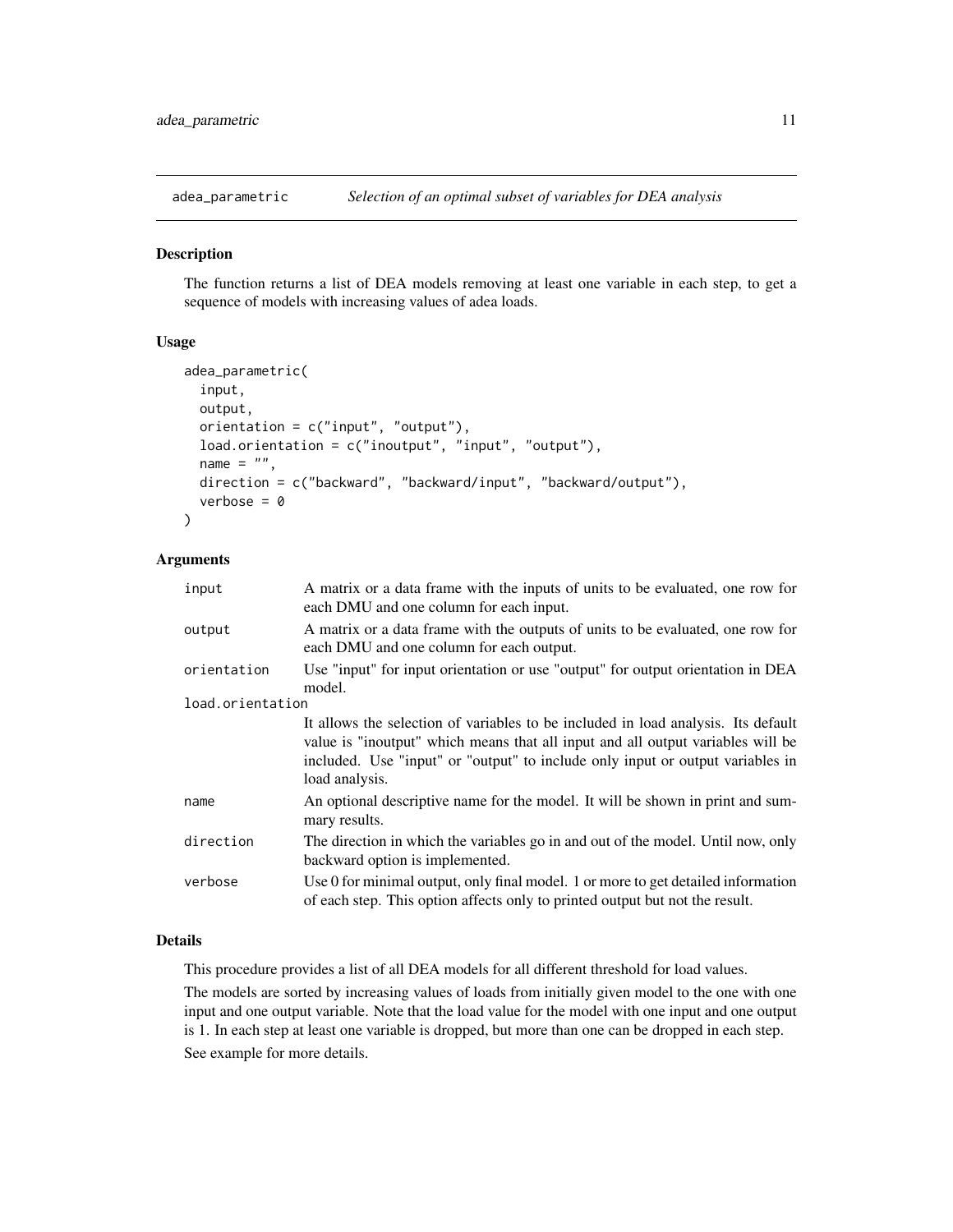<span id="page-11-0"></span>A list with all computed models. So, you can retrieve each model individually.

#### See Also

[adea\\_hierarchical](#page-5-1)

#### Examples

```
# Read data
data('cardealers4')
input <- cardealers4[, 1:2]
output <- cardealers4[, 3:4]
# Compute all dea models in parametric way
adea_parametric(input, output)
# Load #Efficient Factors #Inputs #Outputs Inputs Outputs
# 4 0.6666667 2 4 2 2 Employees, Depreciation CarsSold, WorkOrders
# 3 0.9575672 2 3 1 2 Depreciation CarsSold, WorkOrders
# 2 1.0000000 1 2 1 1 Depreciation CarsSold
# Compute again and store result in sol.ap
sol.ap <- adea_parametric(input, output)
# Summary the model with 3 variables
summary(sol.ap$models[[3]])
# Model name:
# Orientation is input
# Inputs: Depreciation
# Outputs: CarsSold WorkOrders
# Load: 0.9575672
# Input loads: 1
# Output loads: 1.042433 0.9575672
# Summary of efficiencies:
# Mean sd Min. 1st Qu. Median 3rd Qu. Max.
# 0.9002232 0.1351949 0.6515044 0.8722527 0.9422250 0.9978982 1.0000000
# Efficiencies:
# Dealer A Dealer B Dealer C Dealer D Dealer E Dealer F
# 0.9915929 1.0000000 0.8928571 0.8653846 1.0000000 0.6515044
# Get efficiencies for the model with 3 variables
sol.ap$models[[3]]$eff
# Dealer A Dealer B Dealer C Dealer D Dealer E Dealer F
# 0.9915929 1.0000000 0.8928571 0.8653846 1.0000000 0.6515044
```
adea\_stepwise *Select an optimal subset of variables for DEA analysis*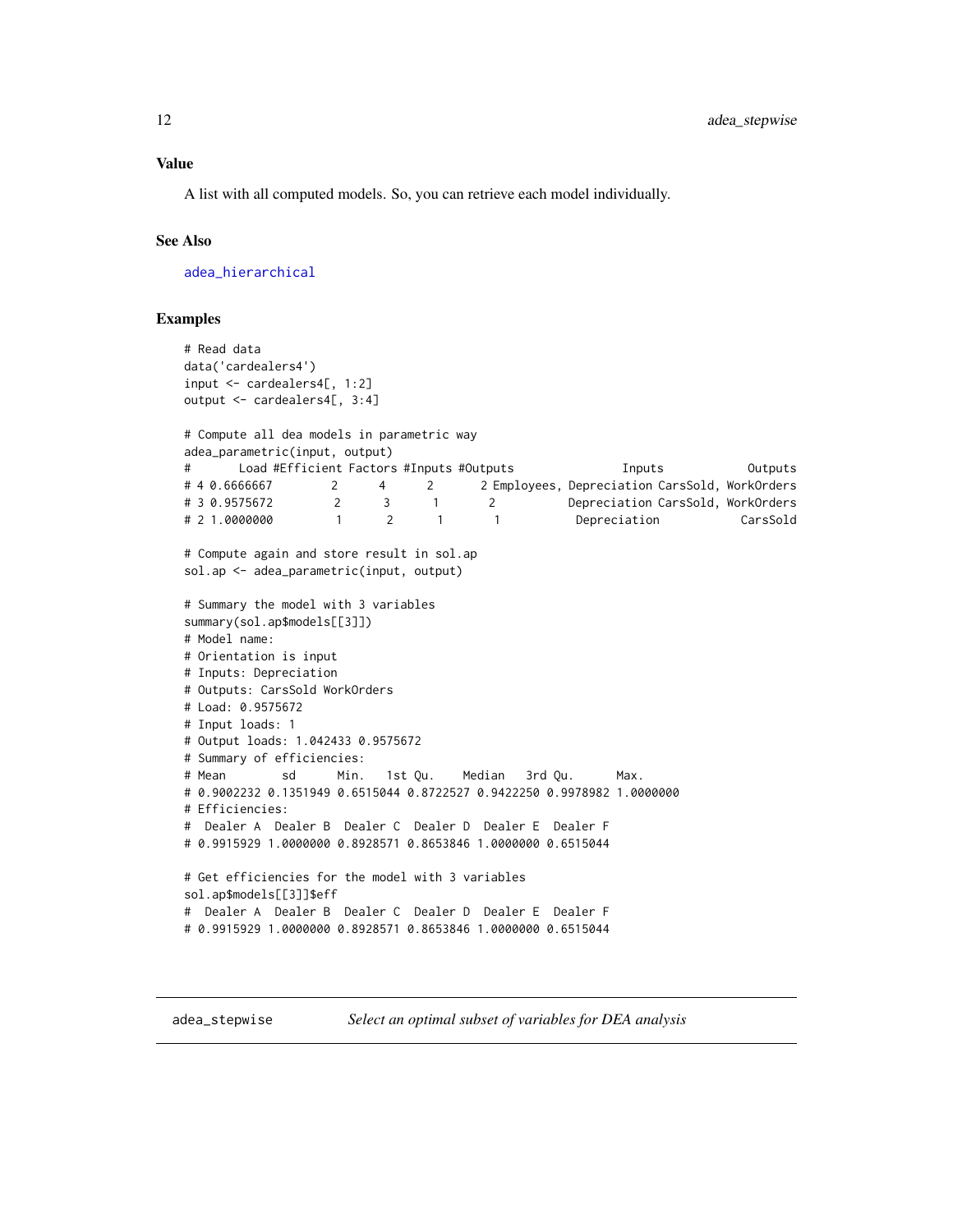#### adea\_stepwise 13

#### Description

Stepwise procedure for variable selection in DEA models. This is a back end function for adea\_hierarchical and adea\_parametric functions. So, it is not for end user use.

#### Usage

```
adea_stepwise(
  input,
 output,
 orientation = c("input", "output"),
  load.orientation = c("inoutput", "input", "output"),
 name = ",
 direction = c("backward", "backward/input", "backward/output"),
 load.critical = 0.5,
 max.steps = ncol(input) + ncol(output) - 2,verbose = 0)
```
#### Arguments

| input            | A matrix or a data frame with the inputs of units to be evaluated, one row for<br>each DMU and one column for each input.                                                                                                                                                |  |
|------------------|--------------------------------------------------------------------------------------------------------------------------------------------------------------------------------------------------------------------------------------------------------------------------|--|
| output           | A matrix or a data frame with the outputs of units to be evaluated, one row for<br>each DMU and one column for each output.                                                                                                                                              |  |
| orientation      | Use "input" for input orientation or use "output" for output orientation in DEA<br>model.                                                                                                                                                                                |  |
| load.orientation |                                                                                                                                                                                                                                                                          |  |
|                  | It allows the selection of variables to be included in load analysis. Its default<br>value is "inoutput" which means that all input and all output variables will be<br>included. Use "input" or "output" to include only input or output variables in<br>load analysis. |  |
| name             | An optional descriptive name for the model. It will be shown in print and sum-<br>mary results.                                                                                                                                                                          |  |
| direction        | The direction in which the variables go in and out of the model. Until now, only<br>backward option is implemented.                                                                                                                                                      |  |
| load.critical    | Minimum values for load.ratios to consider that a variable should be considered<br>in the model. It can be also a vector with two values, the first value input loads<br>and the second for output loads.                                                                |  |
| max.steps        | The maximum number of steps allowed.                                                                                                                                                                                                                                     |  |
| verbose          | Use 0 for minimal output, only final model. 1 or more to get detailed information<br>of each step. This option affects only to printed output but not the result.                                                                                                        |  |

#### Value

The function returns a DEA model with optimised set of variables.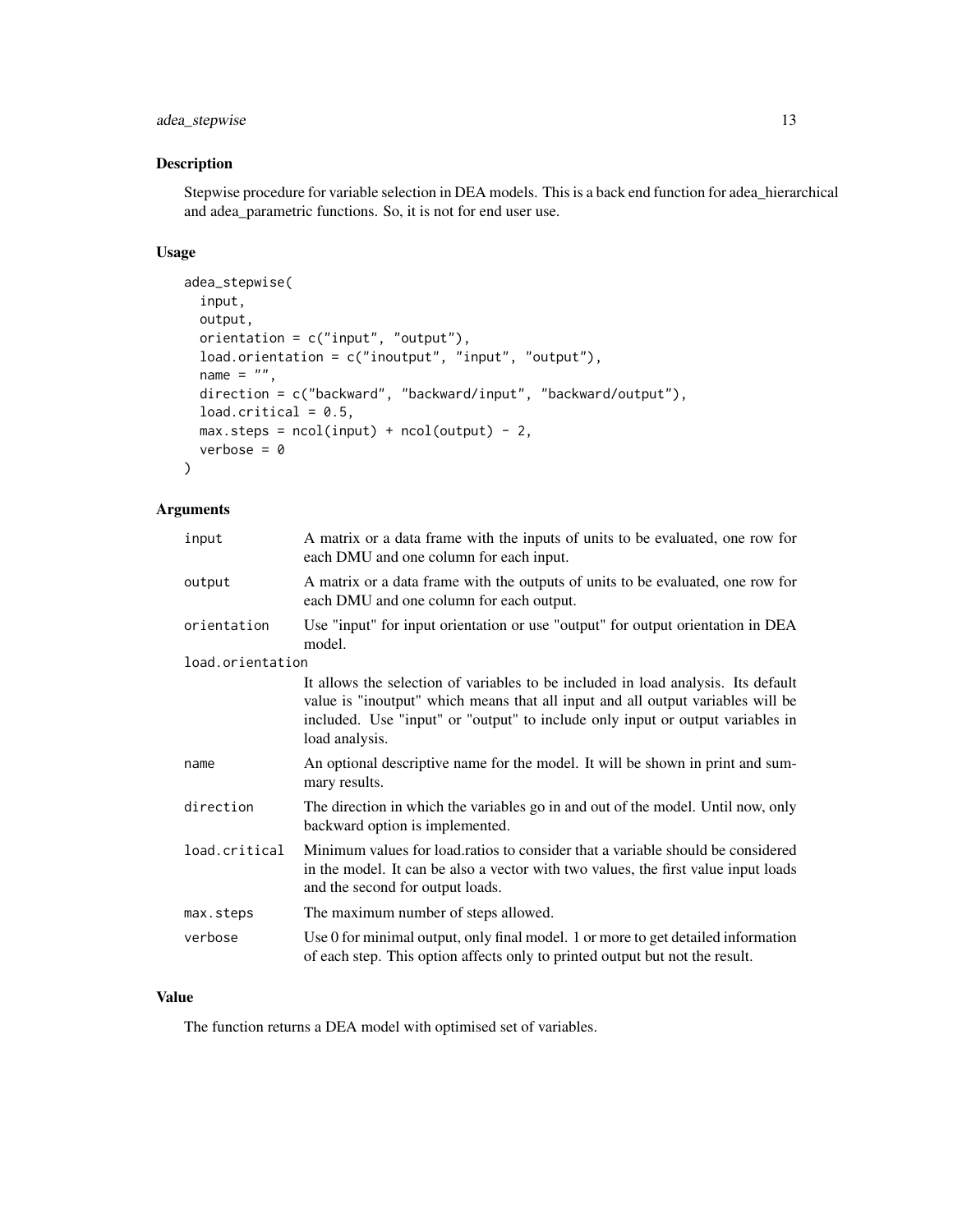#### <span id="page-13-0"></span>Description

This function computes an efficiency score for each DMU and a load for each variable in the current model. But loads or contributions of input or output variables are constrained between the given values. So DMU's efficiencies could change from regular DEA or ADEA model.

#### Usage

```
cadea(
  input,
  output,
  orientation = c("input", "output"),
  load.orientation = c("inoutput", "input", "output"),
  name = ",
  load.min,
  load.max,
  eff.tolerance = 1e-04
```
#### Arguments

 $\overline{\phantom{a}}$ 

| input            | A matrix or a data frame with the inputs of units to be evaluated, one row for<br>each DMU and one column for each input.                                                                                                                                                                                                                                                                             |  |
|------------------|-------------------------------------------------------------------------------------------------------------------------------------------------------------------------------------------------------------------------------------------------------------------------------------------------------------------------------------------------------------------------------------------------------|--|
| output           | A matrix or a data frame with the outputs of units to be evaluated, one row for<br>each DMU and one column for each output.                                                                                                                                                                                                                                                                           |  |
| orientation      | Use "input" for input orientation or use "output" for output orientation in DEA<br>model.                                                                                                                                                                                                                                                                                                             |  |
| load.orientation |                                                                                                                                                                                                                                                                                                                                                                                                       |  |
|                  | It allows the selection of variables to be included in load analysis. Its default<br>value is "inoutput" which means that all input and all output variables will be<br>included. Use "input" or "output" to include only input or output variables in<br>load analysis.                                                                                                                              |  |
| name             | An optional descriptive name for the model. It will be shown in print and sum-<br>mary results.                                                                                                                                                                                                                                                                                                       |  |
| load.min         | A numeric value or vector giving minimum values for loads. Values for load.min<br>must belongs to $[0, 1)$ .                                                                                                                                                                                                                                                                                          |  |
| load.max         | A numeric value or vector giving maximum values for loads. Values for load. max<br>must be greater than 1. If load. min or load. max are vectors then its length must<br>be the same as the number of loads to compute. This means, number of inputs<br>when load.orientation is input, number of outputs when load.orientation<br>is output, and the sum of both when load. orientation is inoutput. |  |
| eff.tolerance    | A value between 0 and 1 to tolerance when considering a DMU as efficient in<br>reports.                                                                                                                                                                                                                                                                                                               |  |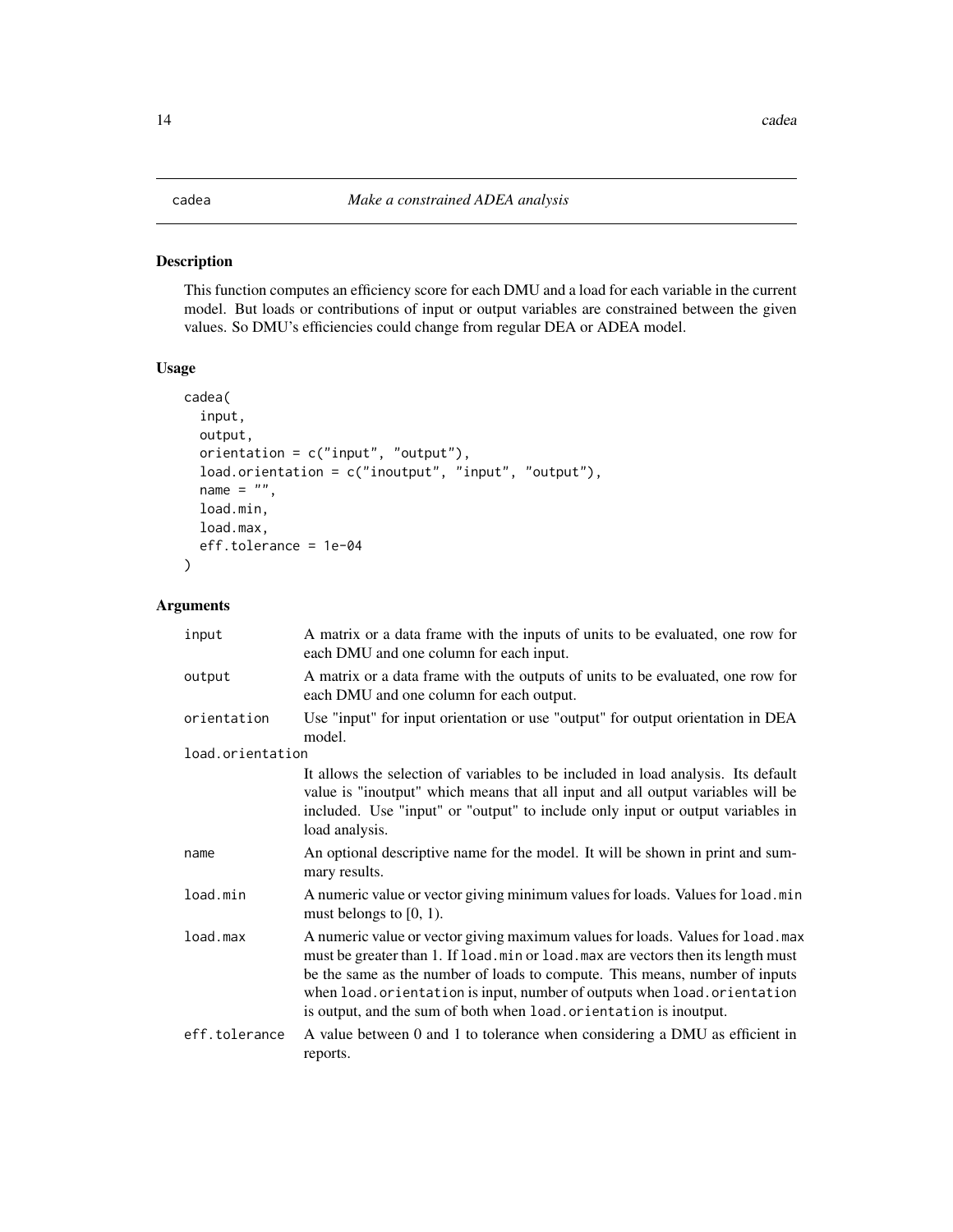#### <span id="page-14-0"></span>cadea  $15$

#### Details

A variable load is a number between 0 and 1. Where 0 means that the contribution of that variable to the efficiency computations is negligible. In an ideal case, each input or output variable will have a load of 1 divide by the number of them. This model force input and output weights in such a way that final variable loads fall between the given values.

For more information about loads or ADEA model see [adea](#page-3-1)

#### Value

The function returns an object with efficiency scores, one set of weights for inputs and other for outputs, number of efficient units, load ratios and load levels.

#### Note

If the given limits are too narrow, then the model is infeasible, which will result in an error.

#### See Also

[adea-package](#page-1-1).

#### Examples

```
data('cardealers4')
input <- cardealers4[, 1:2]
output <- cardealers4[, 3:4]
# Compute adea model
model <- adea(input, output)
model
# Dealer A Dealer B Dealer C Dealer D Dealer E Dealer F
# 0.9915929 1.0000000 0.8928571 0.8653846 1.0000000 0.6515044
# Get model load ratios
model$load$ratios
# $input
# Employees Depreciation
# 0.6666667 1.3333333
# $output
# CarsSold WorkOrders
# 1.2663476 0.7336524
# Compute a constrained adea model to force load between .8 and 1.5
cmodel <- cadea(input, output, load.min = .8, load.max = 1.5)
cmodel
# Dealer A Dealer B Dealer C Dealer D Dealer E Dealer F
# 0.9915929 1.0000000 0.8928571 0.8653846 1.0000000 0.6515044
# Get model load ratios
cmodel$load$ratios
# $input
# Employees Depreciation
```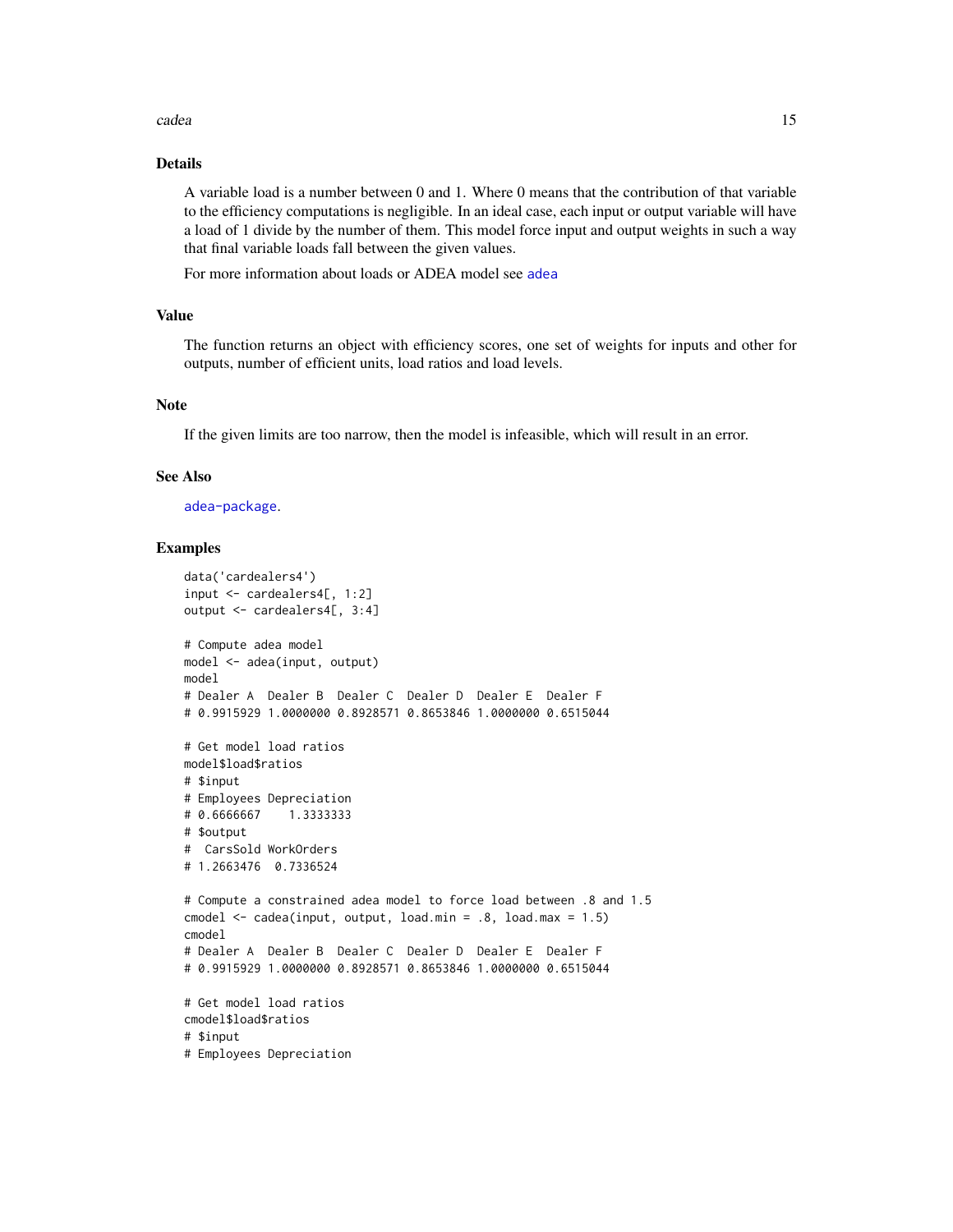```
# 0.8 1.2
# $output
# CarsSold WorkOrders
# 1.2 0.8
# See differences of efficiencies in both models
model$eff - cmodel$eff
# Dealer A Dealer B Dealer C Dealer D Dealer E Dealer F
# -2.220446e-16 0.000000e+00 0.000000e+00 0.000000e+00 0.000000e+00 5.942183e-02
```
cardealers1 *A data set about car dealers, 1 of 4, to be used in DEA*

#### Description

An example dataset with six car dealers data to be use in DEA (Data Envelopment Analysis).

#### Format

Employees: The number of employees in the car dealer to be considered as input variable in DEA.

Sold: The sold amount by the car dealer to be considered as output variable in DEA.

#### Details

The purpose of this dataframe is to be used in DEA (Data Envelopment Analysis). DEA rate each unit, in this case car dealers, in terms of efficiency. Less input and more output lead to higher efficiency scores.

#### Usage

```
data('cardealers1')
```
#### Source

*Vicente Coll Serrano y Olga M. Blasco Blasco* (2006) Evaluacion de la eficiencia mediante el analisis envolvente de datos. Electronic edition. [https://www.eumed.net/libros-gratis/2006c/](https://www.eumed.net/libros-gratis/2006c/197/) [197/](https://www.eumed.net/libros-gratis/2006c/197/)

#### See Also

See also [adea-package](#page-1-1).

<span id="page-15-0"></span>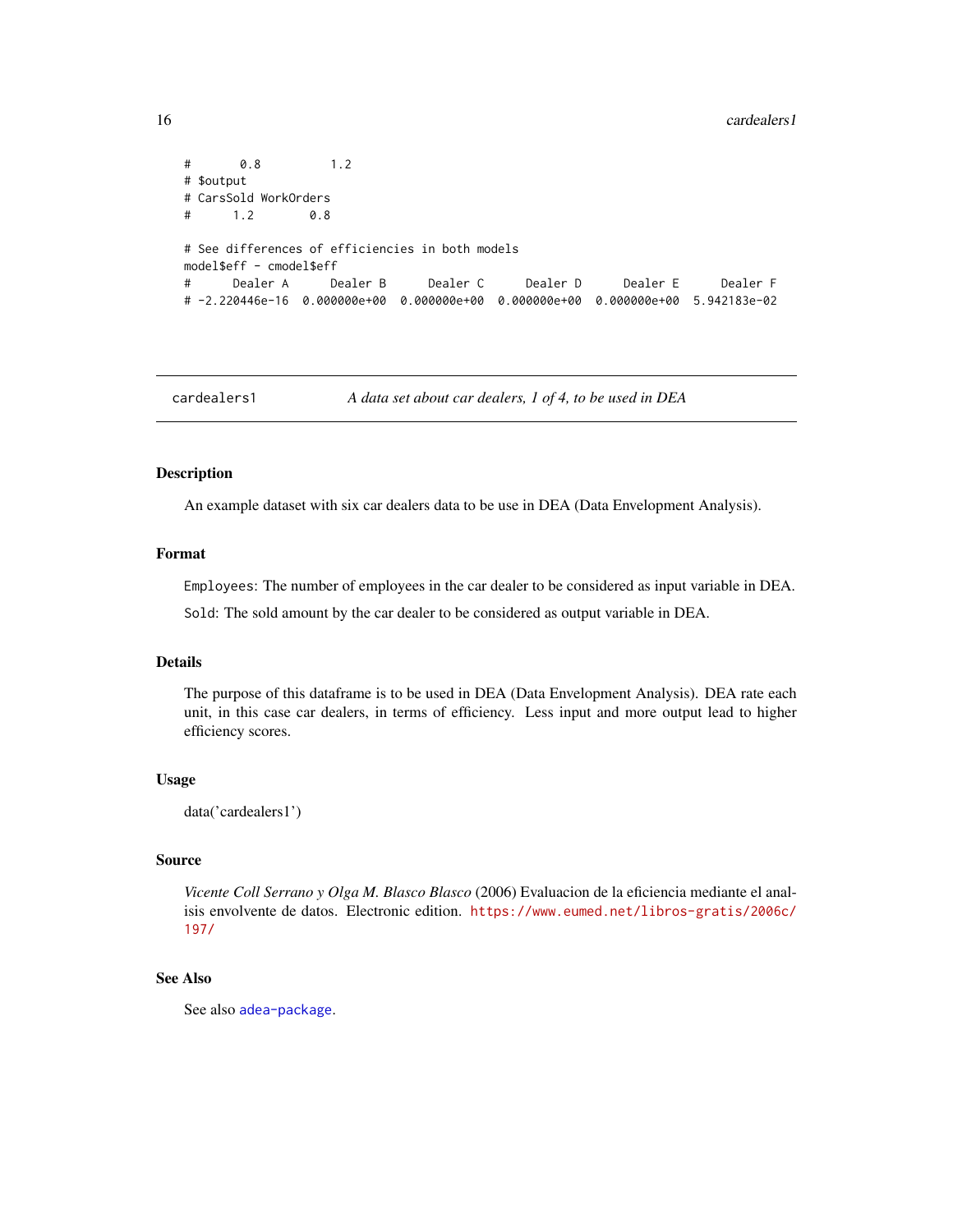<span id="page-16-0"></span>

#### Description

An example dataset with six car dealers data to be use in DEA (Data Envelopment Analysis).

#### Format

Employess: The number of employees in the car dealer to be considered as input variable in DEA.

CarsSold: The number of car sold by the car dealer to be considered as output variable in DEA.

WorkOrders: The number of works orders for the mechanical garage to be considered as output variable in DEA.

#### Details

The purpose of this dataframe is to be used in DEA (Data Envelopment Analysis). DEA rate each unit, in this case car dealers, in terms of efficiency. Less input and more output lead to higher efficiency scores.

#### Usage

data('cardealers2')

#### Source

*Vicente Coll Serrano y Olga M. Blasco Blasco* (2006) Evaluacion de la eficiencia mediante el analisis envolvente de datos. Electronic edition. [https://www.eumed.net/libros-gratis/2006c/](https://www.eumed.net/libros-gratis/2006c/197/) [197/](https://www.eumed.net/libros-gratis/2006c/197/)

#### See Also

See also [adea-package](#page-1-1).

cardealers3 *A data set about car dealers, 3 of 4, to be used in DEA*

#### Description

An example dataset with six car dealers data to be use in DEA (Data Envelopment Analysis).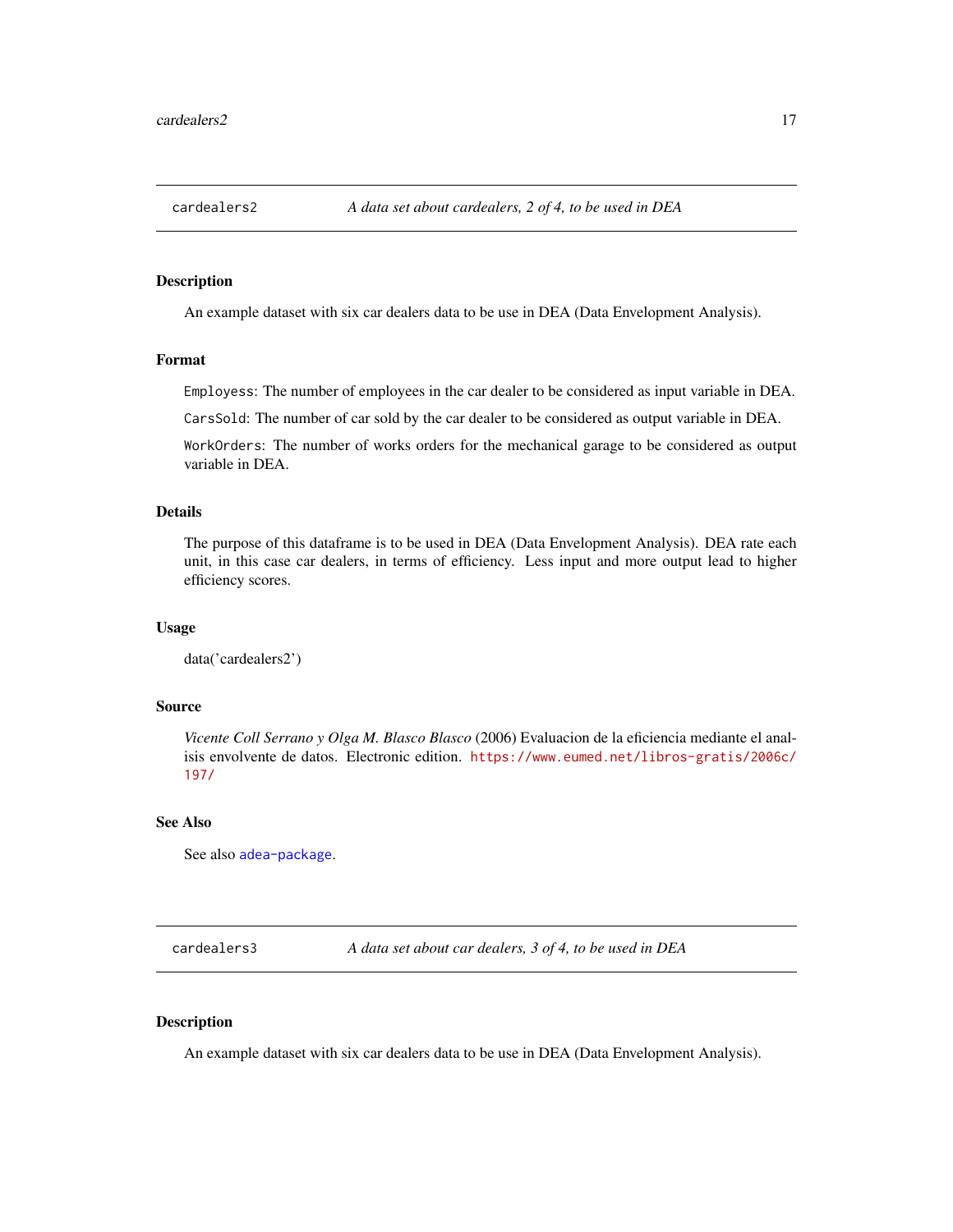#### <span id="page-17-0"></span>Format

Employess: The number of employees in the car dealer to be considered as input variable in DEA.

Amortization: As an indirect measure of the capital invested to be considered as input variable in DEA.

NetSales: Net amount of sales to be considered as output variable in DEA.

#### Details

The purpose of this dataframe is to be used in DEA (Data Envelopment Analysis). DEA rate each unit, in this case car dealers, in terms of efficiency. Less input and more output lead to higher efficiency scores.

#### Usage

data('cardealers3')

#### Source

*Vicente Coll Serrano y Olga M. Blasco Blasco* (2006) Evaluacion de la eficiencia mediante el analisis envolvente de datos. Electronic edition. [https://www.eumed.net/libros-gratis/2006c/](https://www.eumed.net/libros-gratis/2006c/197/) [197/](https://www.eumed.net/libros-gratis/2006c/197/)

#### See Also

See also [adea-package](#page-1-1).

cardealers4 *A data set about car dealers, 4 of 4, to be used in DEA*

#### Description

An example dataset with six car dealers to be use in DEA (Data envelopment analysis).

#### Format

Employees: Number of employees to be considered as input variable in DEA.

Depreciation: Depreciation of stored to be considered as input variable in DEA.

Sold: Number of cars sold as output variable in DEA.

Orders: Number of work orders in garage as output variable in DEA.

#### Details

The purpose of this dataframe is to be used in DEA (Data Envelopment Analysis). DEA rate each unit, in this case car dealers, in terms of efficiency. Less input and more output lead to higher efficiency scores.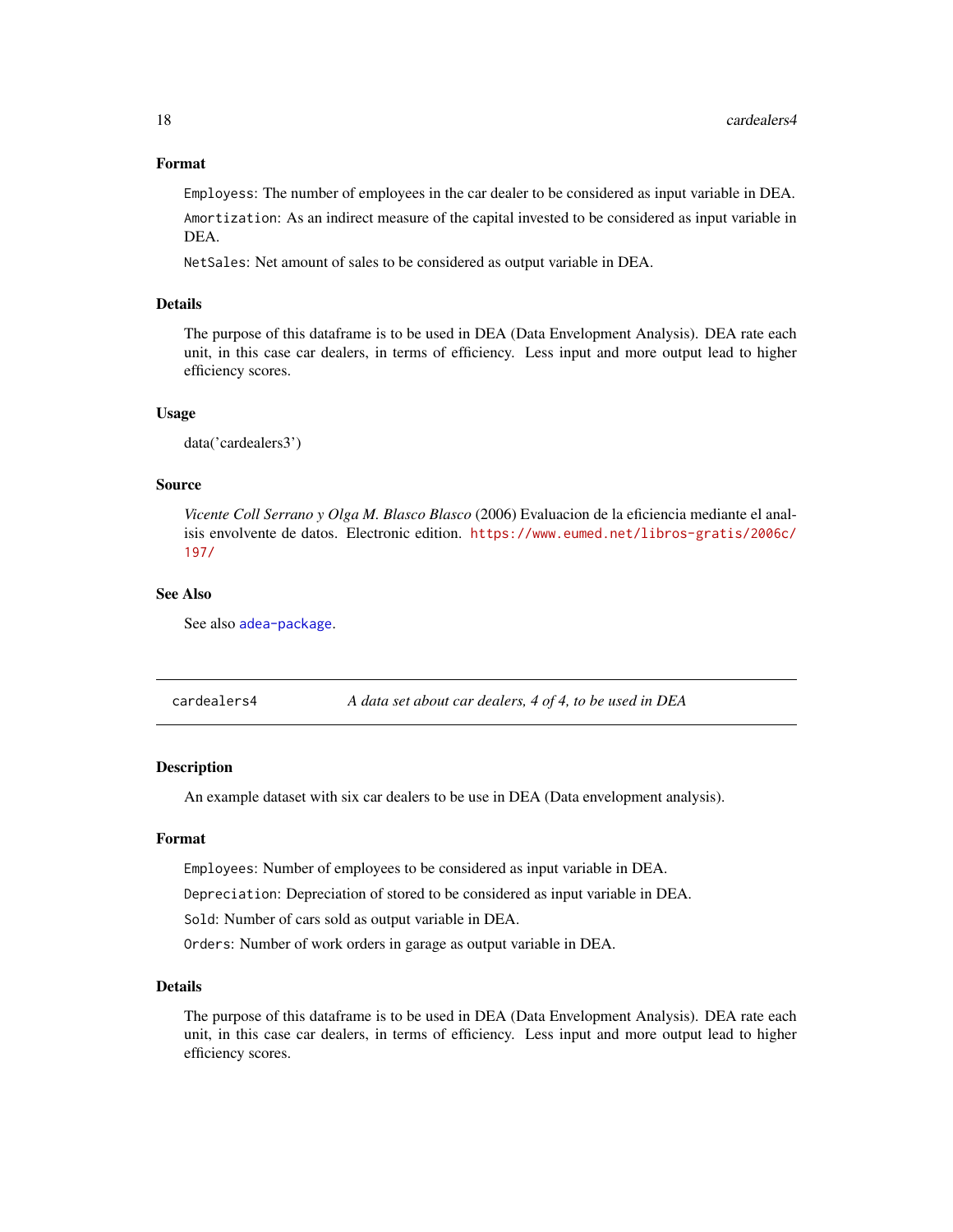#### <span id="page-18-0"></span>plot.adea to the control of the control of the control of the control of the control of the control of the control of the control of the control of the control of the control of the control of the control of the control of

#### Usage

data('cardealers4')

#### Source

*Vicente Coll Serrano y Olga M. Blasco Blasco* (2006) Evaluacion de la eficiencia mediante el analisis envolvente de datos. Electronic edition. [https://www.eumed.net/libros-gratis/2006c/](https://www.eumed.net/libros-gratis/2006c/197/) [197/](https://www.eumed.net/libros-gratis/2006c/197/)

#### See Also

See also [adea-package](#page-1-1).

plot.adea *ADEA plot of standarized virtual input and virtual output*

#### Description

ADEA plot of standarized virtual input and virtual output

#### Usage

```
## S3 method for class 'adea'
plot(
  x,
  main = NULL,
  xlab = NULL,
  ylab = NULL,
  labels = NULL,
  labels.pos = 4,
  lcol = "black",
  ...
\mathcal{L}
```

| x      | ADEA object to be plotted                                                                                                                                                       |
|--------|---------------------------------------------------------------------------------------------------------------------------------------------------------------------------------|
| main   | if not null then it is used as main in plot. Its default value is the translation of<br>"ADEA efficient frontier". If the adea x has name it is added to the previous<br>value. |
| xlab   | if not null then it is used as xlab in plot. Its default value is the translation of<br>"Virtual input".                                                                        |
| ylab   | if not null then it is used as ylab in plot. Its default value is the translation of<br>"Virtual output".                                                                       |
| labels | if not null then a vector of labels for the DMUs points                                                                                                                         |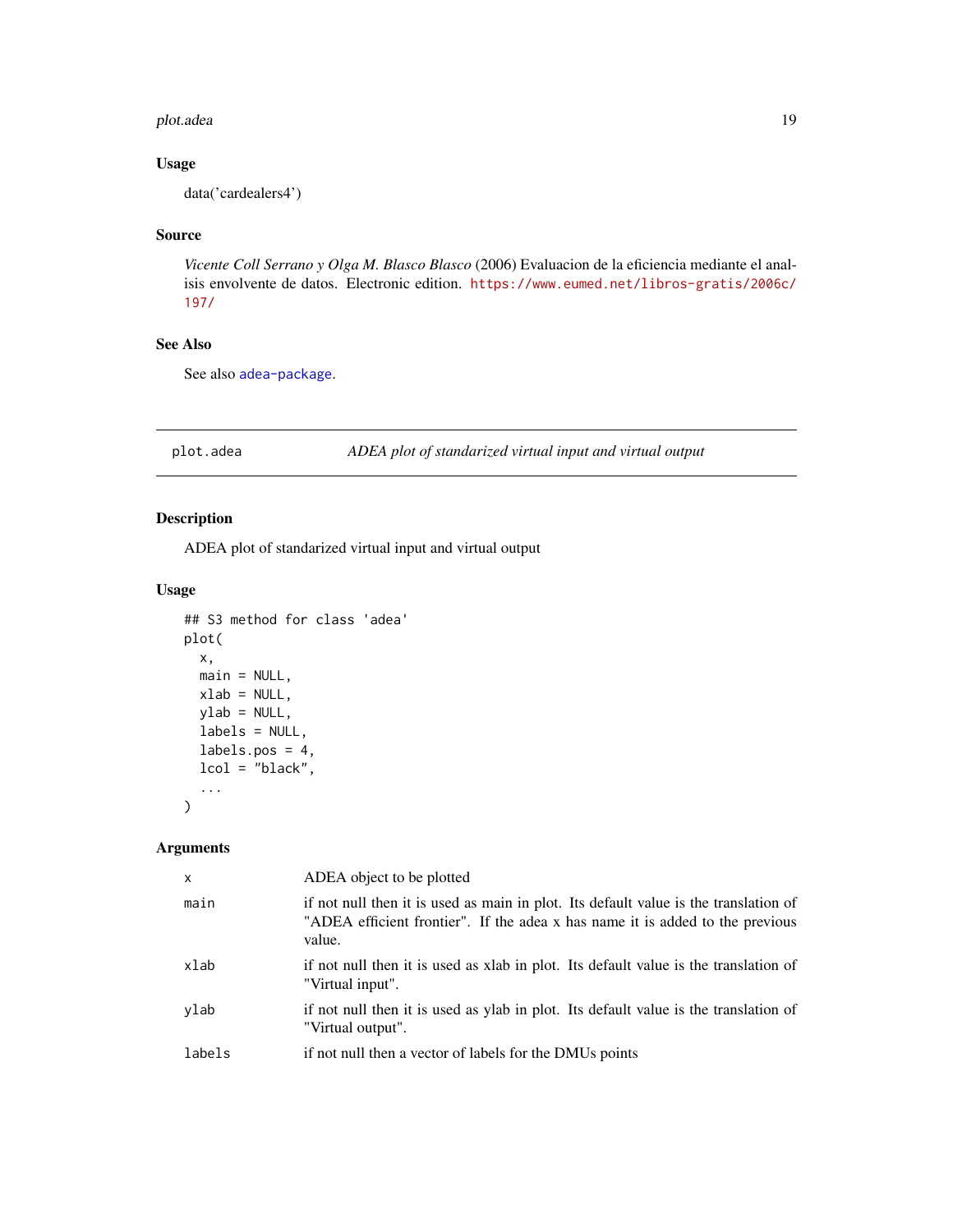<span id="page-19-0"></span>20 print.adea by the contract of the contract of the contract of the contract of the print.adea

| labels.pos | position for the labels in the plot. Its default value is 4.   |
|------------|----------------------------------------------------------------|
| lcol       | the color to use to draw the line. Its default value is black. |
| $\cdots$   | Adittional parameters to plot                                  |

#### Details

This function plots virtual input and virtual outpus in an ADEA model. The virtual input and output vectors are computed as a weighted sum of the inputs and outputs. In addition, it is imposed that the sum of the weights be the unit.

For more information on this calculation process see the references in adea-package.

For the calculations of virtual input and virtual output, the weights generated by ADEA have been used, but they are the same as those that would be obtained using standard DEA.

#### Value

A list with vinput and voutput values. These values are provided mainly for use with the function identify.

#### See Also

[adea](#page-3-1)

#### Examples

```
data("cardealers4")
input = cardealers4[, c('Employees', 'Depreciation')]
output = cardealers4[, c('CarsSold', 'WorkOrders')]
adea < -adea(intput = input, output = output)plot(adea)
```
print.adea *Print method for adea class*

#### Description

Print method for adea class

#### Usage

## S3 method for class 'adea'  $print(x, \ldots)$ 

| X | Object of class adea to print. |
|---|--------------------------------|
| . | Optional arguments to "print". |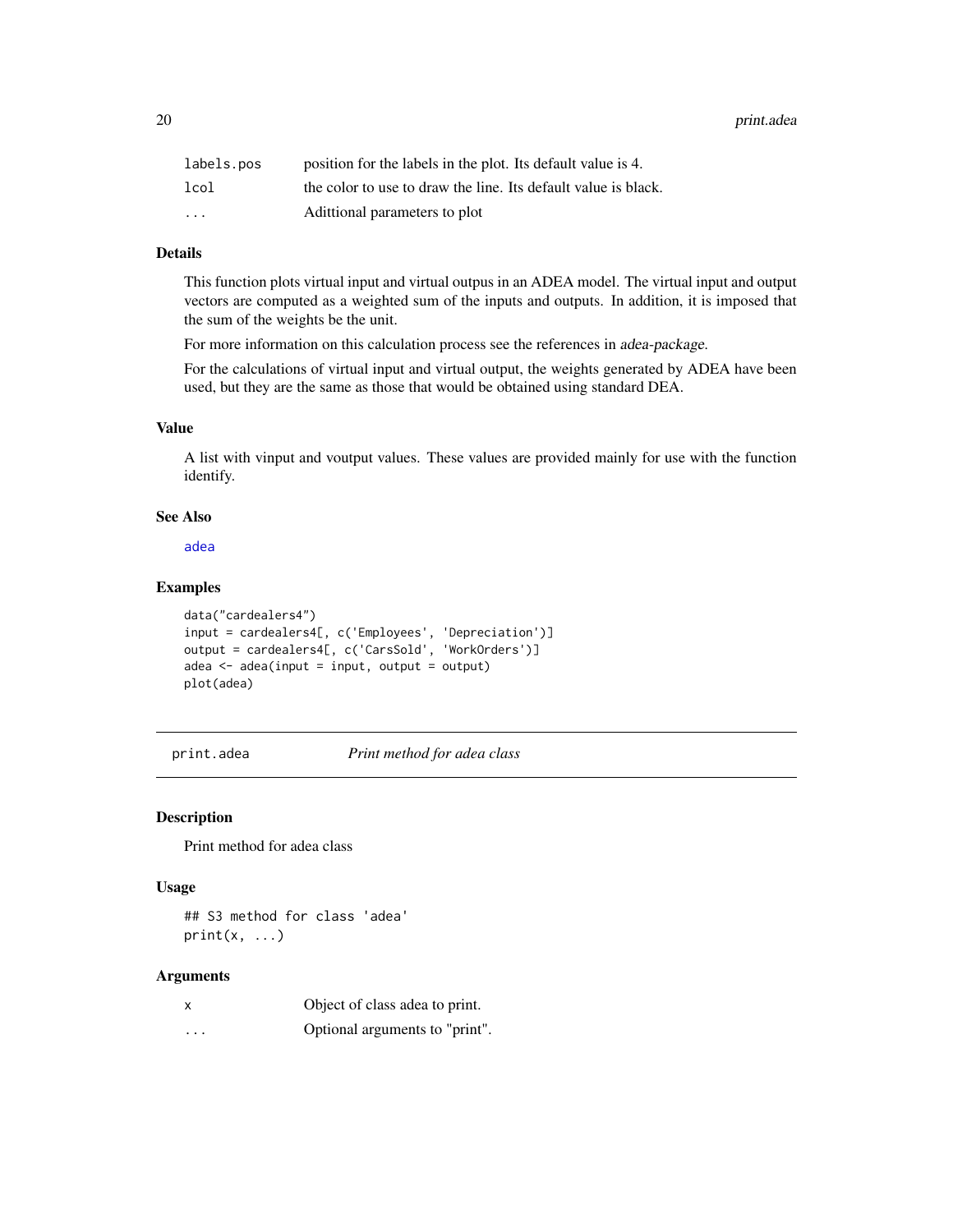<span id="page-20-0"></span>print.adeahierarchical

*Print method for adeahierarchical class*

#### Description

For the final model of adea\_hierarchical function prints a summary, the input variables, and outputs variables.

#### Usage

```
## S3 method for class 'adeahierarchical'
print(x, \ldots)
```
#### Arguments

|                         | Object of class adeahierarchical to print. |
|-------------------------|--------------------------------------------|
| $\cdot$ $\cdot$ $\cdot$ | Optional arguments to "print".             |

print.adealoadleverage

*Print method for adealoadleverage class*

#### Description

Print adealoadleverage results in human readable way

#### Usage

```
## S3 method for class 'adealoadleverage'
print(x, \ldots)
```

|                         | Object of class adeaload leverage to print. |
|-------------------------|---------------------------------------------|
| $\cdot$ $\cdot$ $\cdot$ | Optional arguments to "print".              |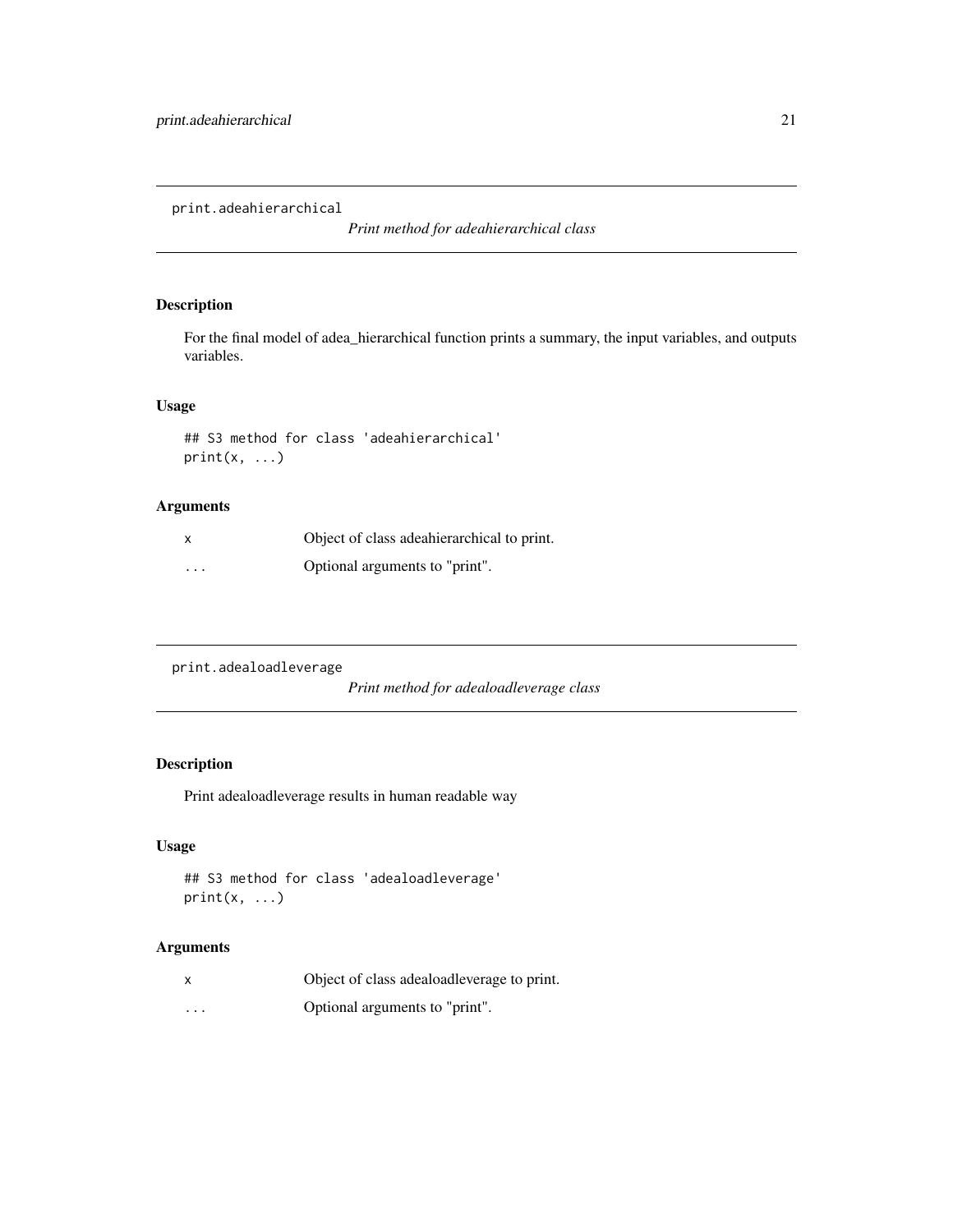#### <span id="page-21-0"></span>Description

For the final model of adea\_parametric function prints a summary, the input variables, and outputs variables.

### Usage

```
## S3 method for class 'adeaparametric'
print(x, \ldots)
```
#### Arguments

| x                       | Object of class adeaparametric to print. |
|-------------------------|------------------------------------------|
| $\cdot$ $\cdot$ $\cdot$ | Optional arguments to "print".           |

print.adeastepwise *Print method for adeastepwise class*

### Description

For the final model of adea\_stepwise function prints a summary, the input variables, and outputs variables.

#### Usage

## S3 method for class 'adeastepwise'  $print(x, \ldots)$ 

|          | Object of class adeastepwise to print. |
|----------|----------------------------------------|
| $\cdots$ | Optional arguments to "print".         |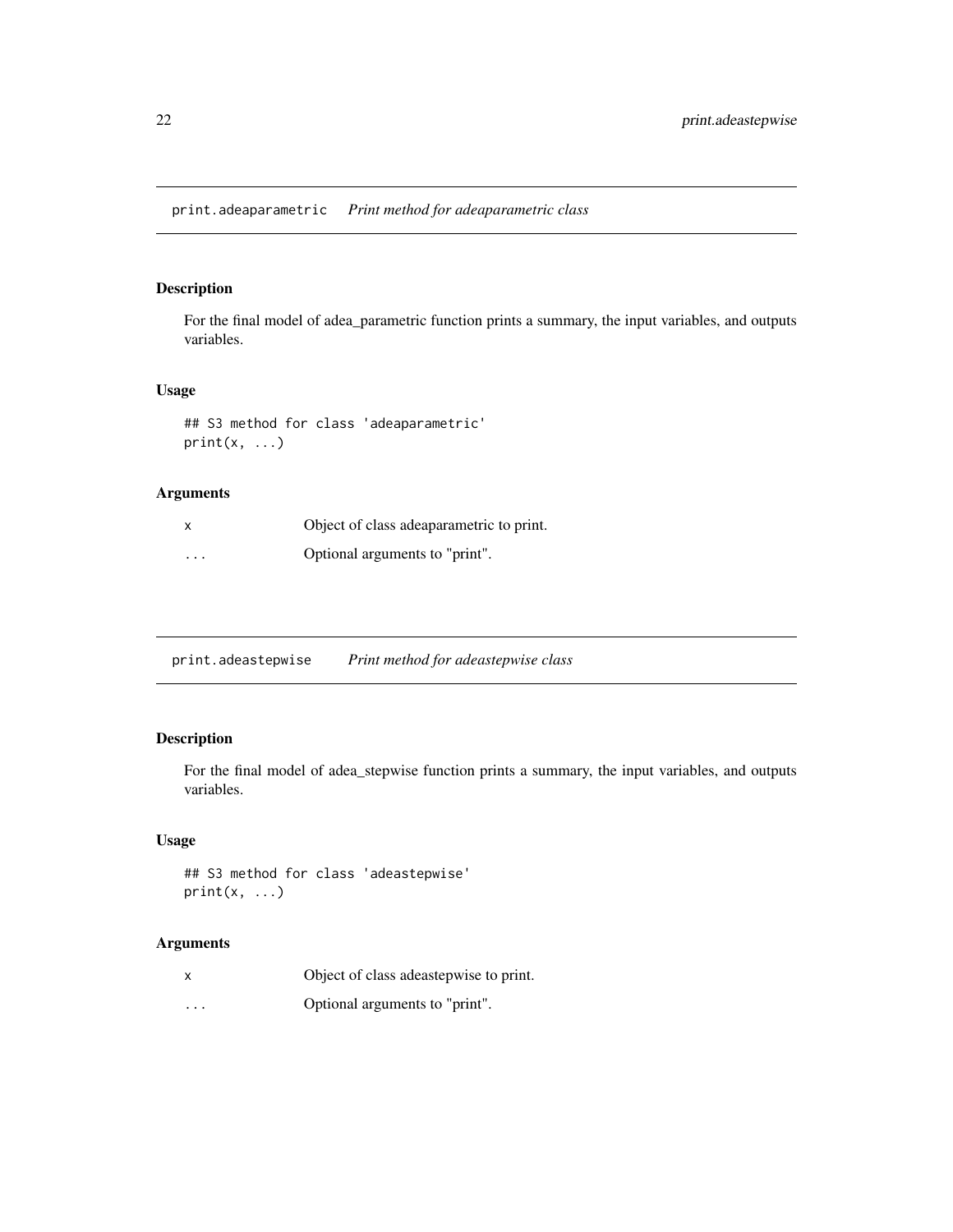<span id="page-22-0"></span>

#### Description

Print method for cadea class

#### Usage

## S3 method for class 'cadea'  $print(x, \ldots)$ 

#### **Arguments**

|                         | Object of class cadea to print. |
|-------------------------|---------------------------------|
| $\cdot$ $\cdot$ $\cdot$ | Optional arguments to "print".  |

spanishuniversities2018

*A data set of Spanish public universities*

#### **Description**

Data set spanishuniversities2018 belongs to 47 public Spanish universities, all but Pais Vasco because its staff data is missing.

#### Format

TeachingStaff: number of people teaching and researching with a doctor degree.

FPU2018: number of predoctoral contracts with state funds done in 2018.

FPI2018: number of postdoctoral contracts with state funds done in 2018.

Patents: number of patents registered from 2013 and 2017.

PhDThesis: number of PhD Thesis in 2017/2018 academic year.

JCR: number of papers published in journals included in JCR index

Six: number of positive reports obtained in the state research evaluation program. All permanent teaching staff from Spanish universities can apply every six year for a program to get a positive evaluation of their research activities. Positive evaluations are considered merits for promotion and represent an increase in salary.

Projects: number of research projects financed with state funds obtained in competitive calls.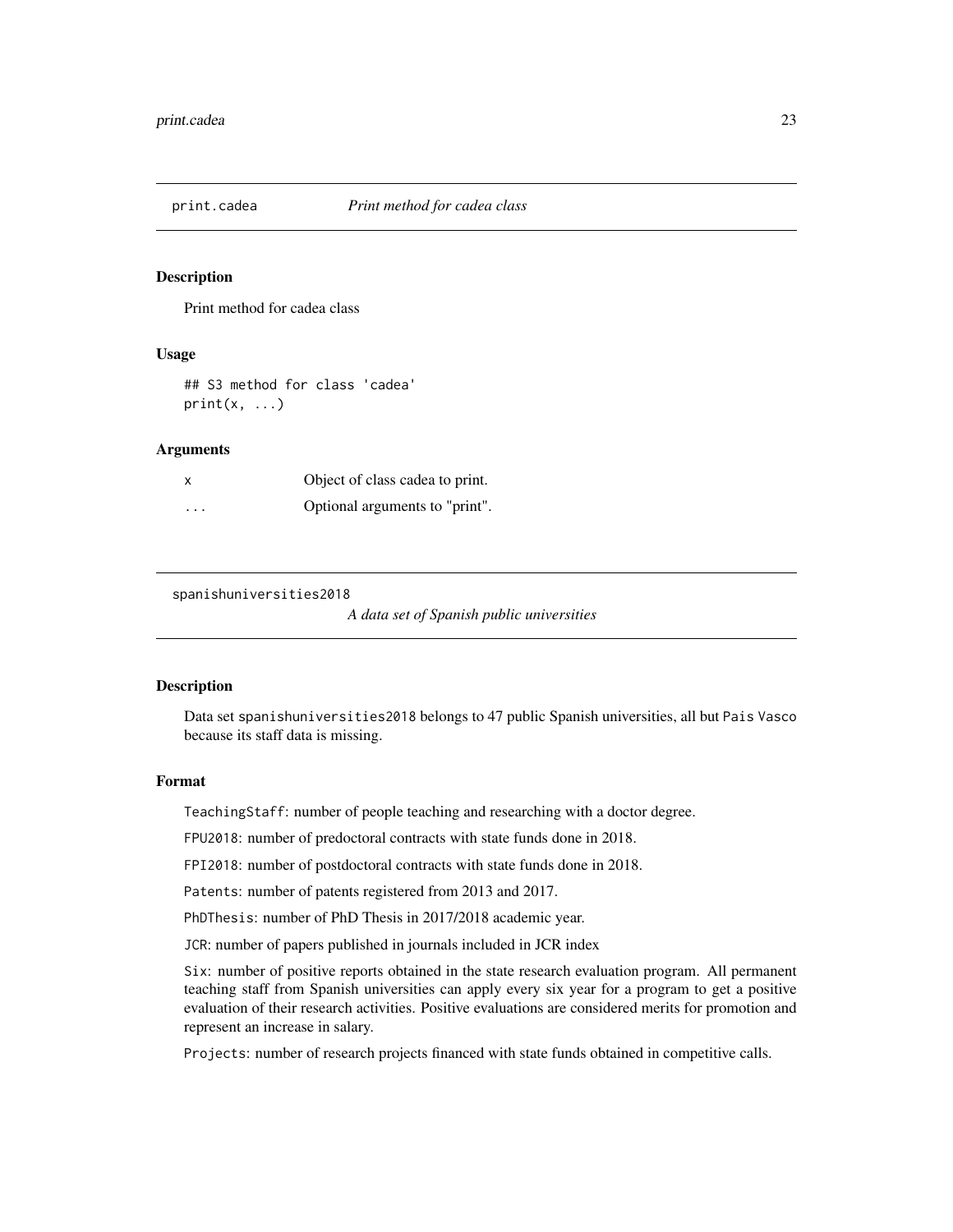### Details

The purpose of this dataframe is to be used in DEA (Data Envelopment Analysis).

The only one input variable is TeachingStaff.

The output variables are: TeachingStaff, FPU2018, FPI2018, Patens, PhDThesis, JCR, Six and Projects.

#### Usage

data('spanishuniversities2018')

#### Source

Data are taken from public available information systems.

### See Also

See also [adea-package](#page-1-1).

summary.adea *summary method for adea class*

### Description

summary method for adea class

#### Usage

```
## S3 method for class 'adea'
summary(object, ...)
```

| object   | is the object of class adea to summarise |
|----------|------------------------------------------|
| $\cdots$ | optional arguments to 'print'            |

<span id="page-23-0"></span>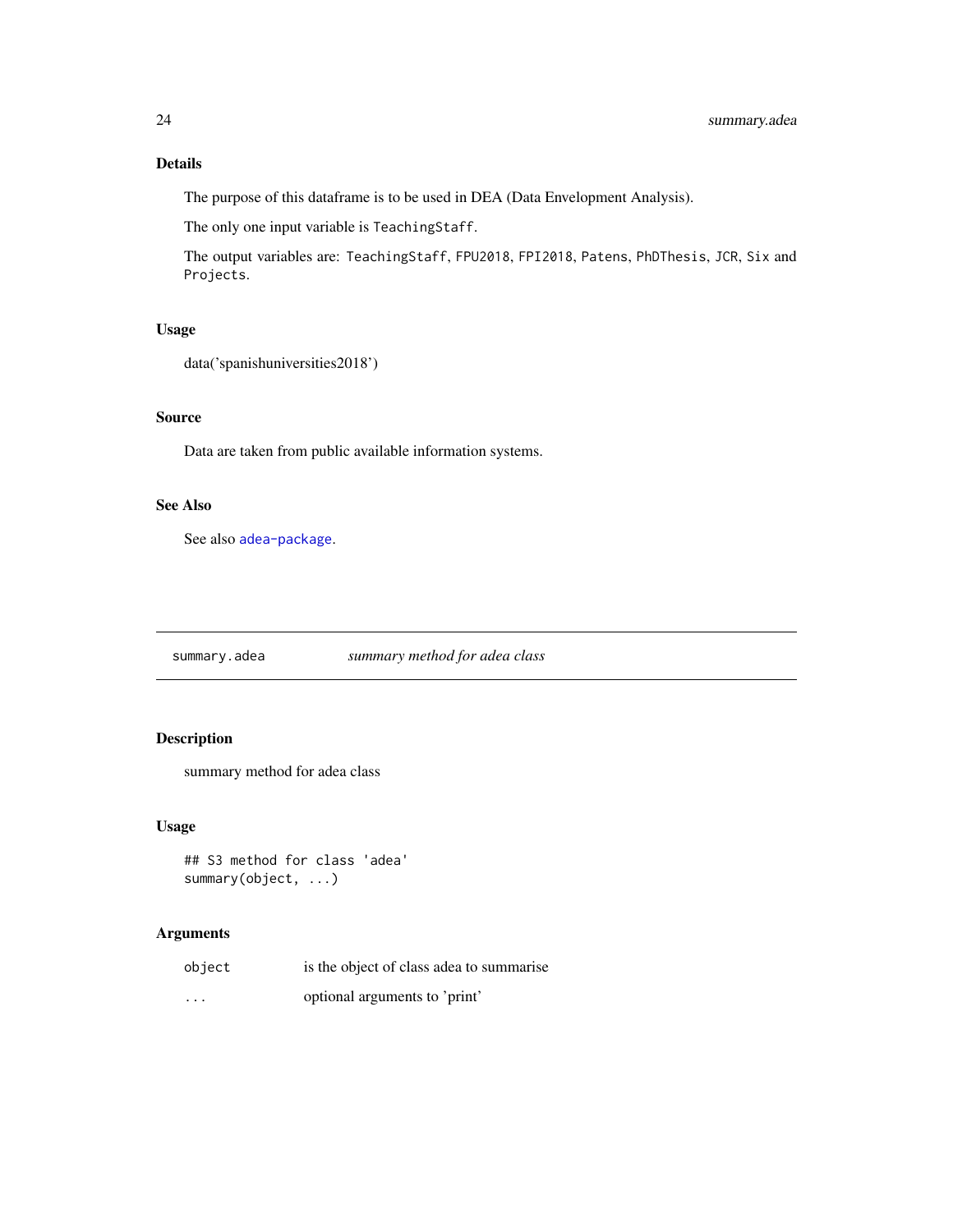<span id="page-24-0"></span>summary.adeahierarchical

*Summary method for adeahierarchical class*

#### Description

For the final model of adea\_hierarchical function print the model name, orientation, load orientation, a summary, the input variables, and outputs variables.

#### Usage

```
## S3 method for class 'adeahierarchical'
summary(object, ...)
```
#### Arguments

| object   | Is the object of class adeahierarchical to summarise. |
|----------|-------------------------------------------------------|
| $\cdots$ | Optional arguments to "print".                        |

summary.adeaparametric

*summary method for adeaparametric class*

#### Description

For the final model of adea\_parametric function print the model name, orientation, load orientation, a summary, the input variables, and outputs variables.

#### Usage

```
## S3 method for class 'adeaparametric'
summary(object, ...)
```

| object   | is the object of class adeaparametric to summarise |
|----------|----------------------------------------------------|
| $\cdots$ | optional arguments to 'print'                      |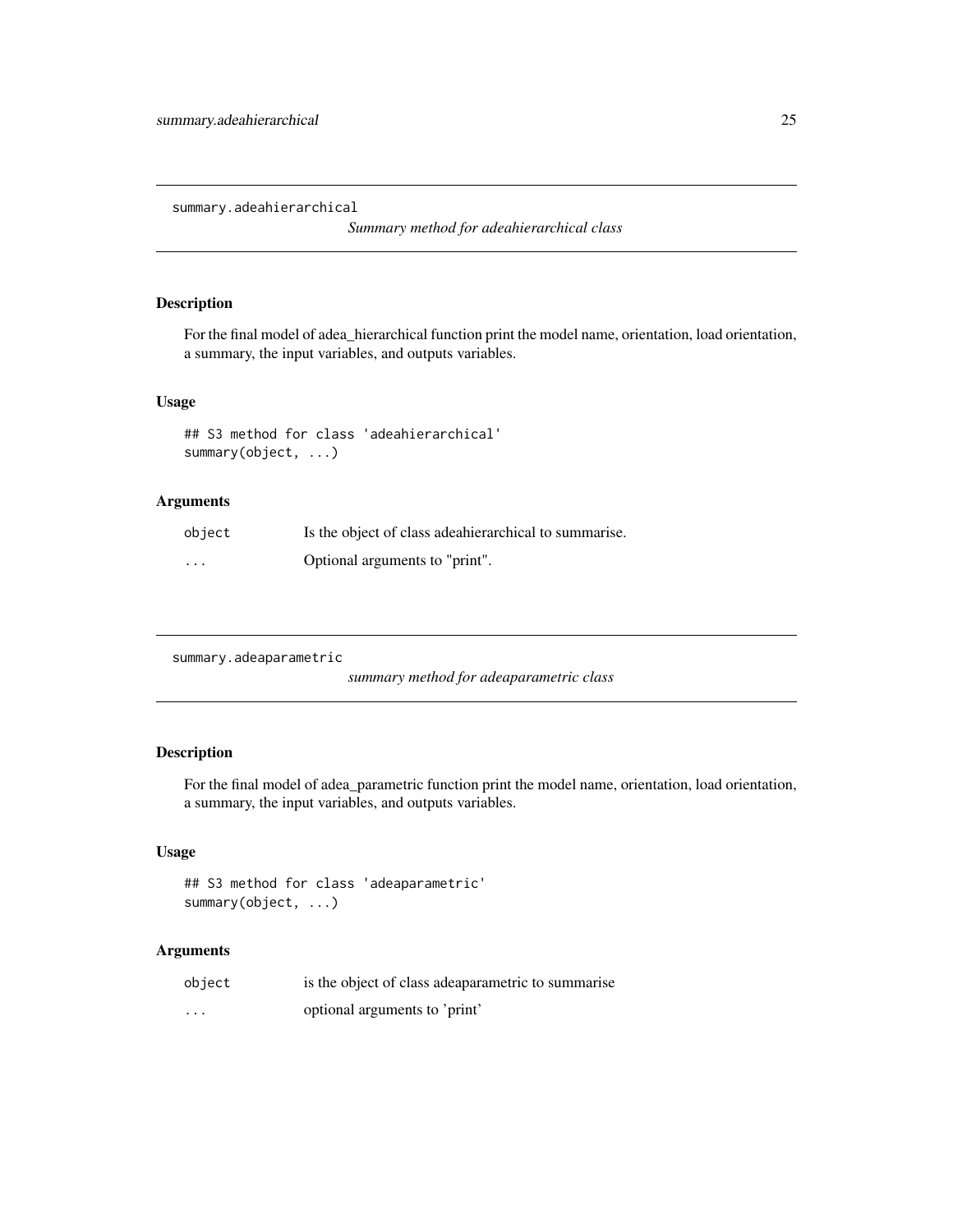<span id="page-25-0"></span>summary.adeastepwise *Summary method for adeastepwise class*

#### Description

For the final model of adea\_stepwise function print the model name, orientation, load orientation, a summary, the input variables, and outputs variables.

#### Usage

## S3 method for class 'adeastepwise' summary(object, ...)

#### Arguments

| object  | is the object of class adeastepwise to summarise. |
|---------|---------------------------------------------------|
| $\cdot$ | Optional arguments to "print".                    |

summary.cadea *summary method for cadea class*

#### Description

summary method for cadea class

#### Usage

```
## S3 method for class 'cadea'
summary(object, ...)
```

| object   | is the object of class cadea to summarise |
|----------|-------------------------------------------|
| $\cdots$ | optional arguments to 'print'             |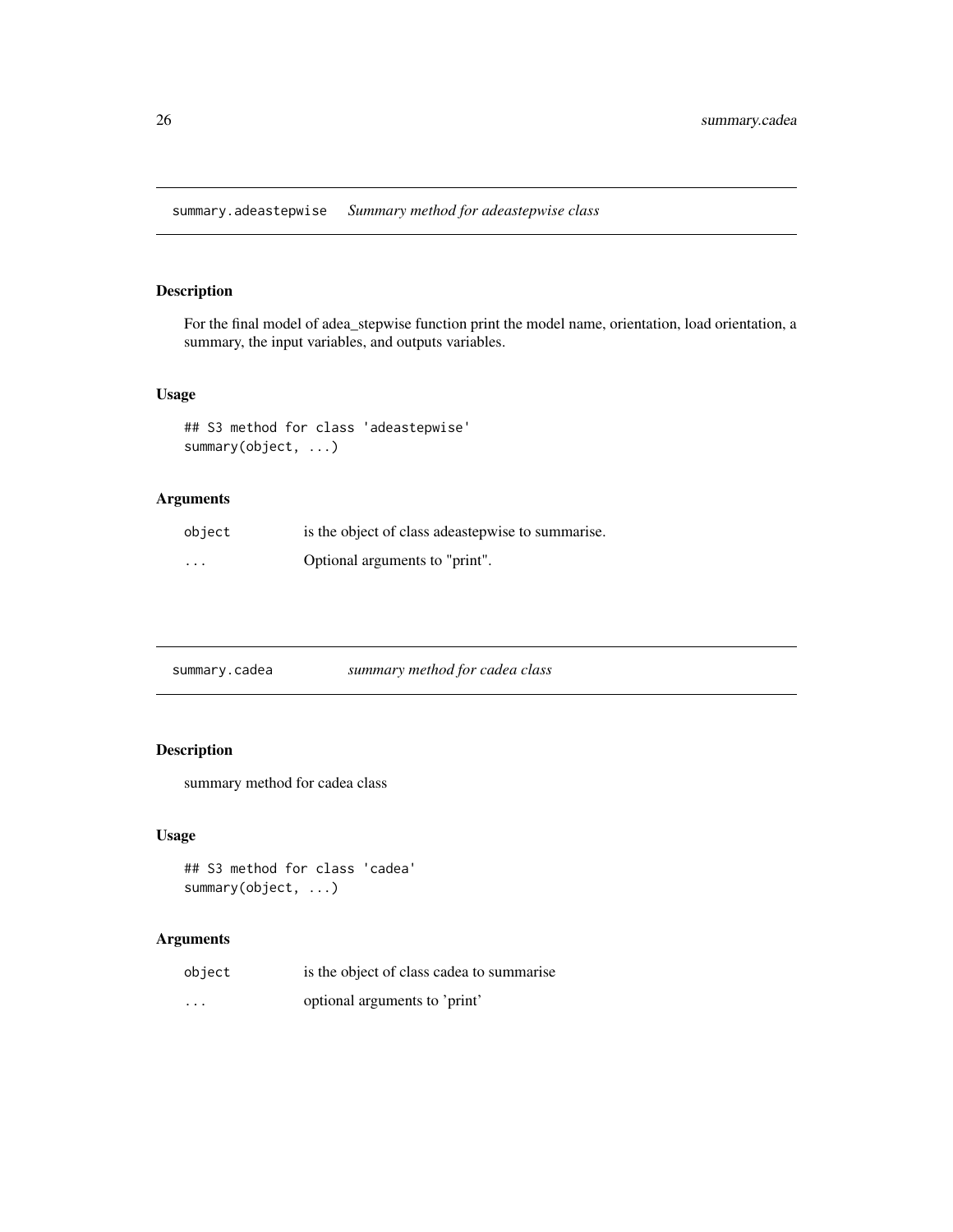<span id="page-26-0"></span>tokyo\_libraries *A data set of Tokyo libraries*

#### Description

tokyo\_libraries involves a set of 23 libraries in Tokyo and it has been used frequently in DEA literature.

#### Format

Area.I1: Area of library.

Books.I2: Number of books.

Staff.I3: Staff members.

Populations.I4: Population of influence area.

Regist.O1: Registered people.

Borrow.O2: Borrowed books.

#### Details

The purpose of this dataframe is to be used in DEA (Data Envelopment Analysis).

The input variables are Area.I1, Books.I2, Staff.I3 and Populations.I4.

The output variables are Regist.O1 and Borrow.O2.

#### Usage

data('tokyo\_libraries')

#### See Also

See also [adea-package](#page-1-1).